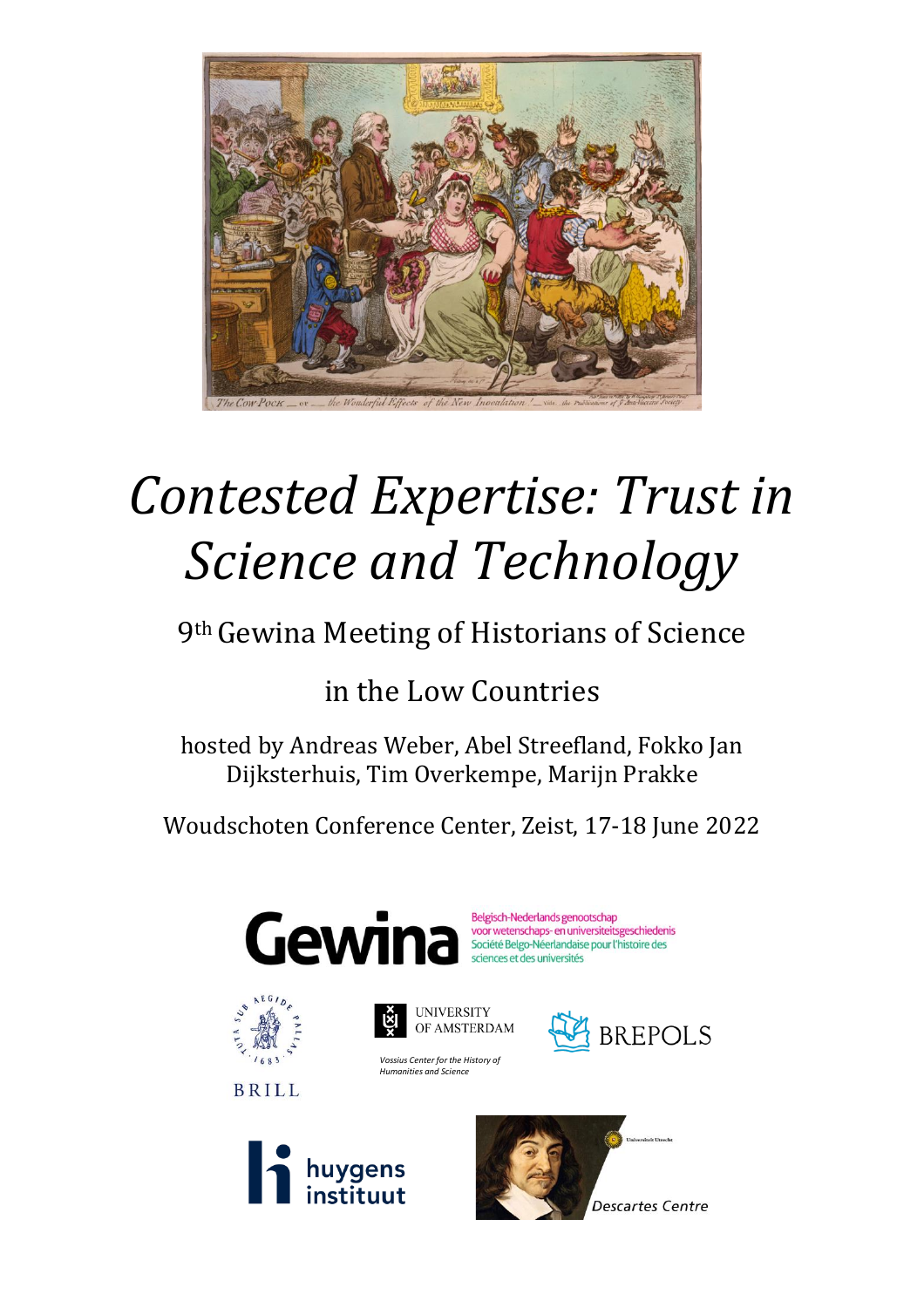# Table of contents

| <b>WELCOME</b>                                                                                          | 3              |
|---------------------------------------------------------------------------------------------------------|----------------|
| <b>PRACTICAL INFORMATION</b>                                                                            | 4              |
| <b>SHORT PROGRAM</b>                                                                                    | 6              |
| <b>DETAILED PROGRAM</b>                                                                                 | $\overline{7}$ |
| <b>FRIDAY 17 JUNE</b>                                                                                   | $\overline{7}$ |
| <b>SATURDAY 18 JUNE</b>                                                                                 | 10             |
| <b>ABSTRACTS</b>                                                                                        | 12             |
| KEYNOTE LECTURE (1): ERIK VAN DER VLEUTEN                                                               | 13             |
| KEYNOTE LECTURE (2): SIETSKE FRANSEN                                                                    | 13             |
| <b>POSTERS</b>                                                                                          | 14             |
| <b>SHORT LIST: HUYGENS-DESCARTES THESIS AWARD</b>                                                       | 15             |
| <b>TUSSENTIJD</b>                                                                                       | 16             |
| SESSION 1A: TRUST AND DISTRUST IN SCIENCE AND RELIGION                                                  | 17             |
| SESSION 1B: TRUST AND DISTRUST IN SCIENCE AND MEDICINE                                                  | 18             |
| SESSION 1C: COLLABORATION, TRUST AND NEW ECONOMIC REALITIES                                             | 19             |
| SESSION 2A: KNOWING RIVERS IN THE EIGHTEENTH CENTURY DUTCH REPUBLIC                                     | 20             |
| SESSION 2B: CONTESTED KNOWLEDGE: NATURAL HISTORY AS CASE                                                | 22             |
| SESSION 2C: SCIENCE, DIGITAL TECHNOLOGIES AND THE MUSEUM                                                | 23             |
| SESSION 3A: NEW GLOBAL INFRASTRUCTURES IN METEOROLOGY AS TECHNOLOGIES OF TRUST, 1848-1914               | 24             |
| SESSION 3B: HISTORY OF MEDICINE (1)                                                                     | 26             |
| SESSION 3C: HISTORY OF MEDICINE (2)                                                                     | 27             |
| <b>SESSION 4A: GLOBAL HISTORIES OF KNOWLEDGE</b>                                                        | 28             |
| SESSION 4B: PUBLIC TRUST IN SCIENCE: OPPORTUNITIES AND CHALLENGES                                       | 30             |
| SESSION 4C: REPLICATION STUDIES IN THE HUMANITIES                                                       | 31             |
| SESSION 5A: ROUND TABLE: TRUST IN SCIENCE AND THE RESPONSIBILITY OF THE HUMANITIES                      | 32             |
| SESSION 5B: ROUND TABLE: PATIENT FILES - HOW TO MOVE FORWARD?                                           | 32             |
| SESSION 5C: TRUST IN RESEARCH AND THE UNIVERSITY                                                        | 33             |
| SESSION 6: ROUND TABLE: HOW TO BE RELEVANT? ON HISTORY OF SCIENCE, TECHNOLOGY AND MEDICINE THAT MATTERS | 34             |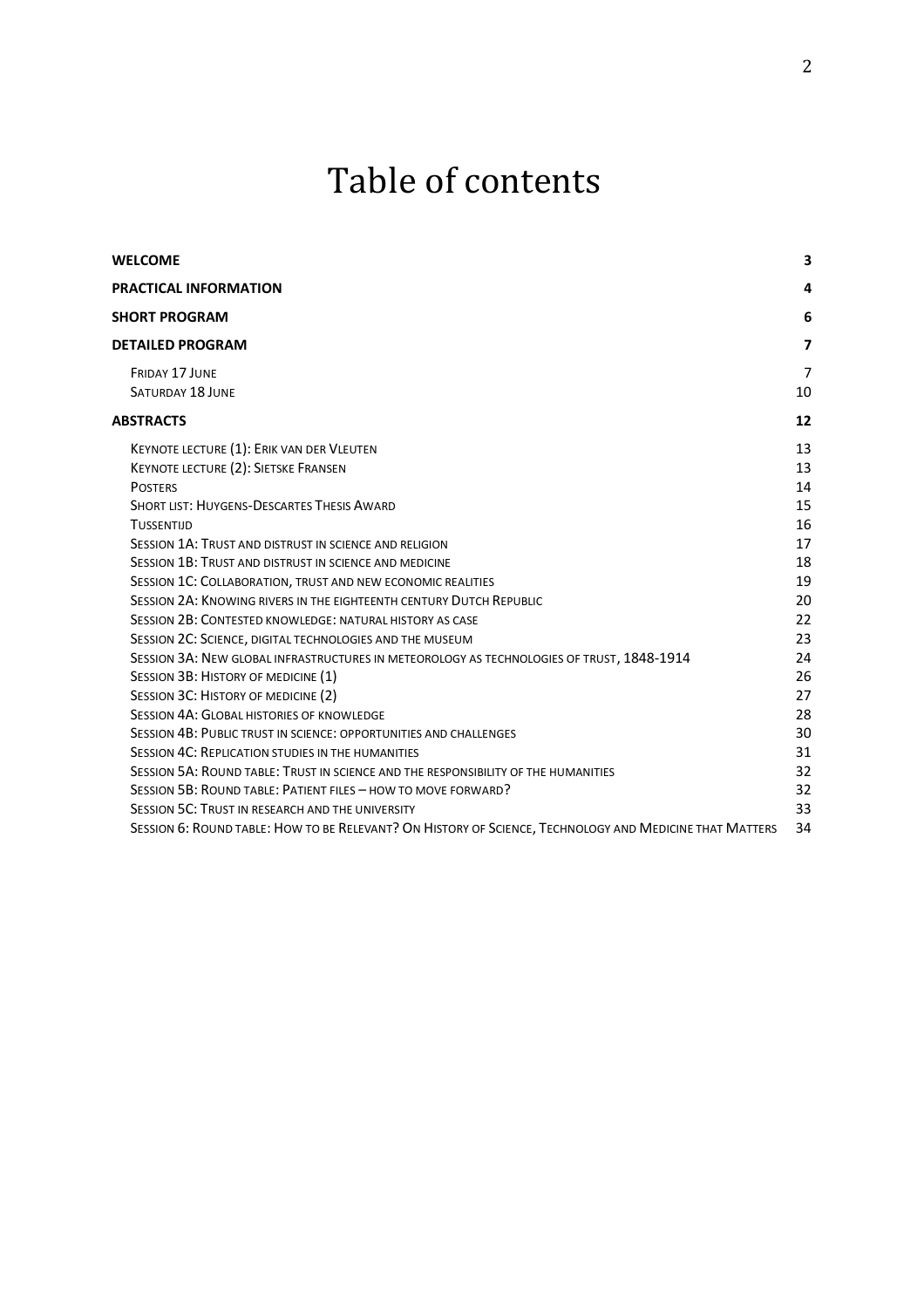# Welcome

# <span id="page-2-0"></span>Welcome to the conference!

If there is anything that the Covid-19 pandemic has shown, it is that social trust in science and technology is not self-evident. Expert claims about the severity of the disease and the dynamics of infection are met with scepticisms and sometimes outright dismissal. This distrust is a sign of a broader development since the late twentieth century, in which expert knowledge seems to be losing ground in society. Knowledge institutions, such as universities, expert agencies and other professional mediators are under pressure as part of a more general sentiment to question foundations of 'modern' Western science and technology. At the same time, the humanities and social sciences face crises of trust in the form of the decolonization debate and the replication crisis. An overall crisis of trust in scientific knowledge (broadly conceived!) looms large. However, trust in these institutions and their knowledge practices has never been natural. Modern knowledge institutions rose to prominence in the early modern period and did so at the expense of other institutions such as guilds, churches, and the republic of letters. Scientific knowledge acquired social and cultural status at the expense of artisanal knowledge; disciplinary experts marginalized the polymath scholar. Trust had to be gained, and it has had to be continually maintained. The current crisis puts new pressure on the status of science and technology and the question what the response will be.

We want to thank you for your enthusiastic response to the call for papers and look forward to your presentations. A special thanks is due to our volunteer conference assistants and to our sponsors – the Descartes Centre at Utrecht University, GEWINA – Belgian-Dutch Society for the History of Science and University, Huygens Institute, the Vossius Centre for the History of Humanities and Science at the University of Amsterdam, Brill Publishers and Brepols Publishers without whom organizing this conference would have been much more complicated, both financially and practically.

The organizing committee,

Andreas Weber, Abel Streefland, Fokko Jan Dijksterhuis, Tim Overkempe, Marijn Prakke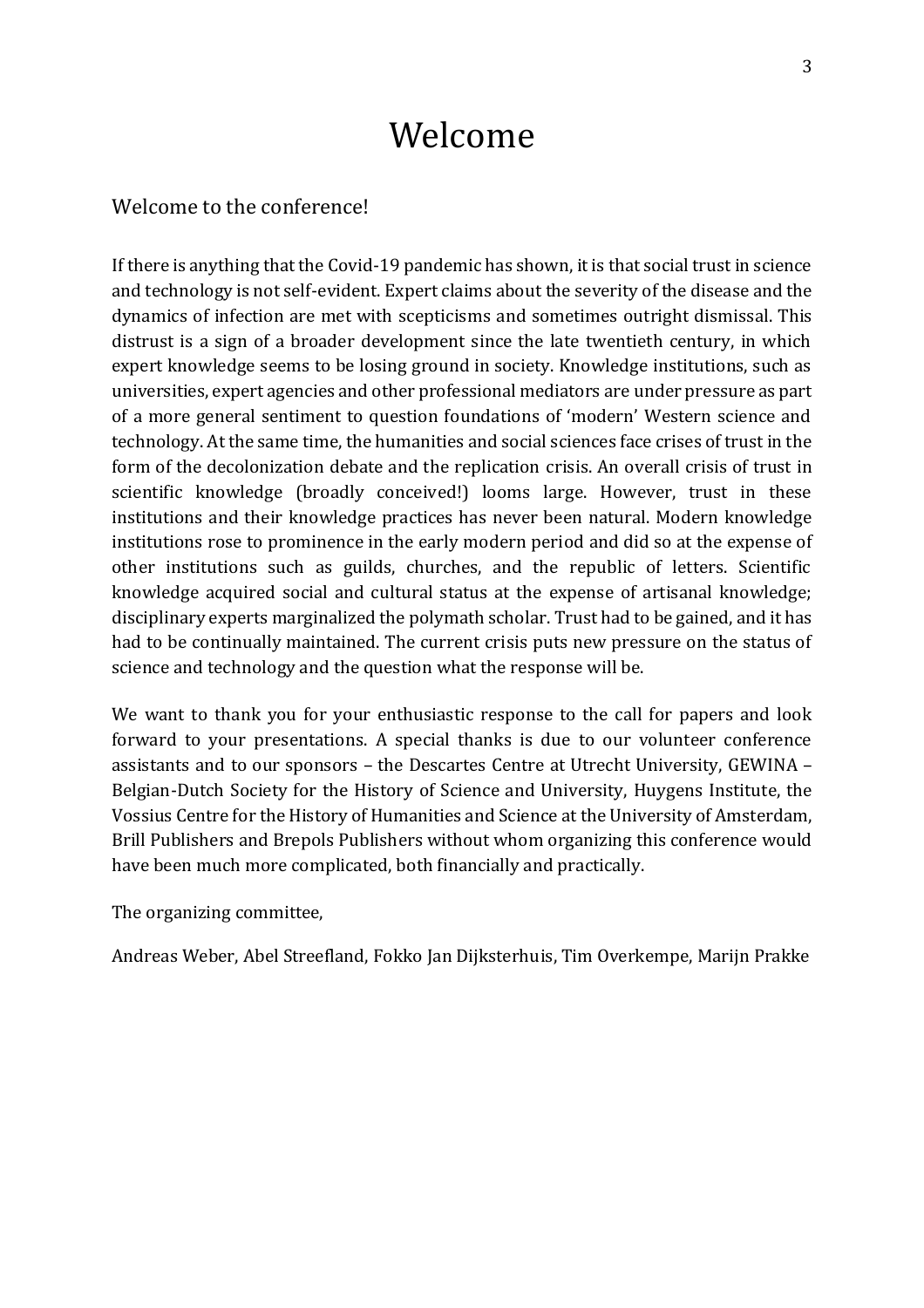# Practical Information

<span id="page-3-0"></span>Questions about registration, the program, or other organizational issues: contestedexpertise@gmail.com

### **Registration**

#### **Please registe[r here.](https://www.aanmelder.nl/133632/subscribe)**

Please note that the conference fee includes conference participation, coffee, tea, and lunch on both days, and the conference dinner on Friday. Hotel rooms must be booked separately and directly with [Woudschoten conference centre](https://www.woudschoten.nl/en/) by using the following code: *Gewina2022*. Use this code or mention that you are part of the conference to get a reduced rate. Contact details below.

### **Conference costs**

Gewina student members: € 100 Gewina regular members:  $\in$  130 Non-member students: € 130 Non-member regular: € 180 Reduced conference fee (for those without a permanent contract and/or project subsidy):  $\text{\large\ensuremath{\in}} 100$ 

#### **Book Table**

During the conference, a table will be available to showcase your recent publications. Bring a copy of your book or journal article, clearly marked to make sure it will not be mistaken for a freebie!

#### **Venue**

Woudschoten Conferentiecentrum Woudenbergseweg 54 3707 HX Zeist Tel. 0031 (0)343 - 492 492 [www.woudschoten.nl](http://www.woudschoten.nl/)

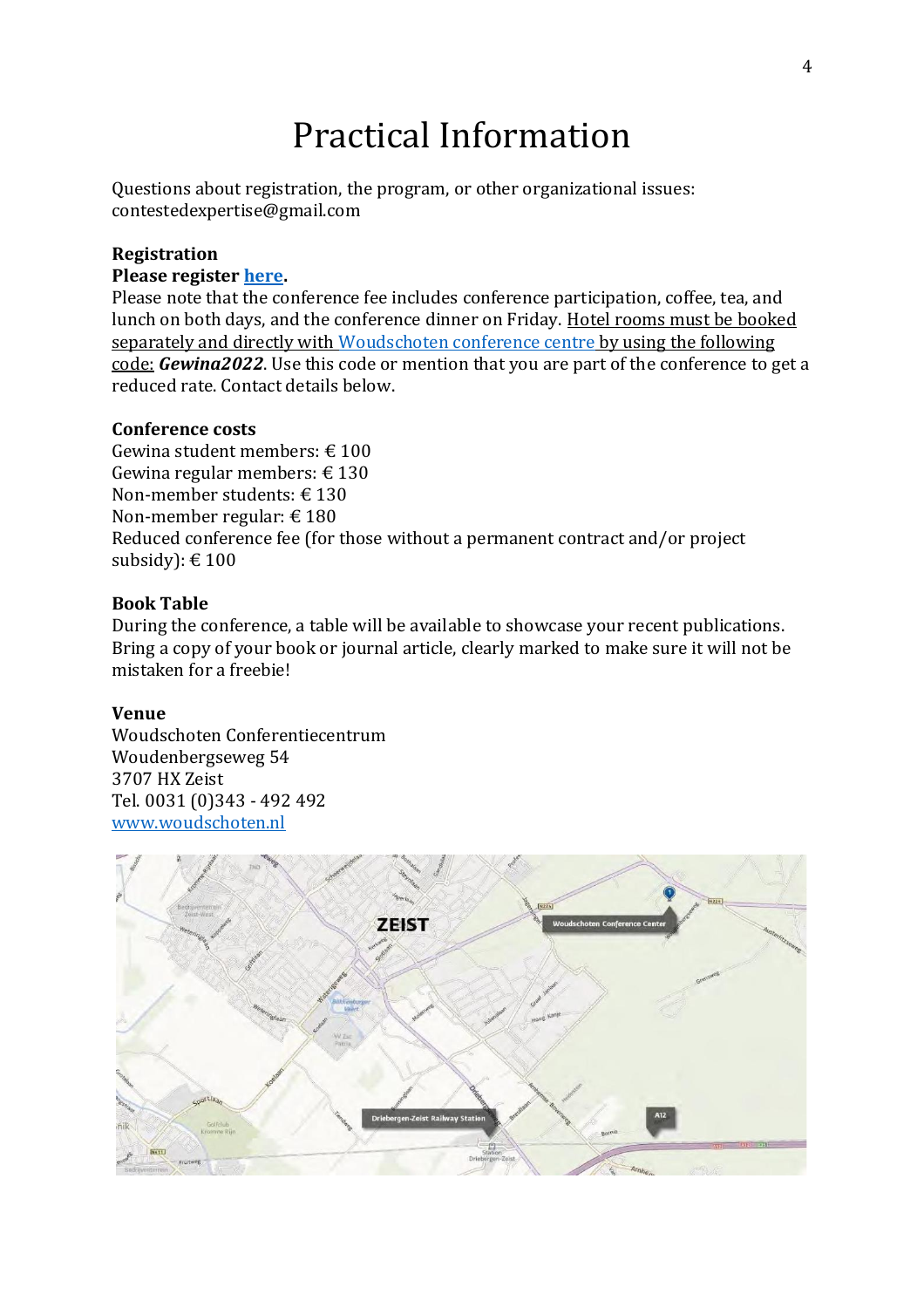# **Directions**

*By public transportation*: the nearest NS station is Driebergen-Zeist. From Driebergen Zeist station bus line 381 of Syntus brings you to Woudschoten Hotel & Conference Center (direct, without transfer). For bus times please refer to [9292.nl.](https://9292.nl/en) Use as destination Bushalte Woudschoten. It is about 5 minutes walk from the bus stop to the entrance.

*Cycling:* from Utrecht city or station is highly recommended for those who like such things. It will take you 45-60 minutes. From Amersfoort as well it is a very nice bike ride, also ca. 45-60 minutes.

*By car*: You can follow the signs to the KNVB headquarters which are next to the venue, or follow these instructions:

A28 from Utrecht direction Amersfoort/Zwolle

- On the A28 exit 3 Zeist-Oost/Den Dolder
- 1st traffic light straight on, in the direction of Zeist
- Next traffic light turn left towards Woudenberg, keep following the long road At the end of this road, turn left towards Woudenberg,
- Take the second exit on the roundabout

A28 from Zwolle/Amersfoort direction Utrecht

- On the A28 exit 3 Zeist/Den Dolder
- At the end of the exit, turn right, in the direction of Zeist
- Next traffic light turn right
- Next traffic light turn left towards Woudenberg, keep following the long road At the end of this road, turn left towards Woudenberg,
- Take the second exit on the roundabout

A12 from Utrecht and Arnhem

- On the A12 take exit 20 Zeist/Driebergen
- At the end of the exit continue in the direction of Zeist
- In Zeist, follow the signs to Woudenberg, for about 3 kilometres On your right you will see Hotel Oud London
- Take the second exit on the roundabout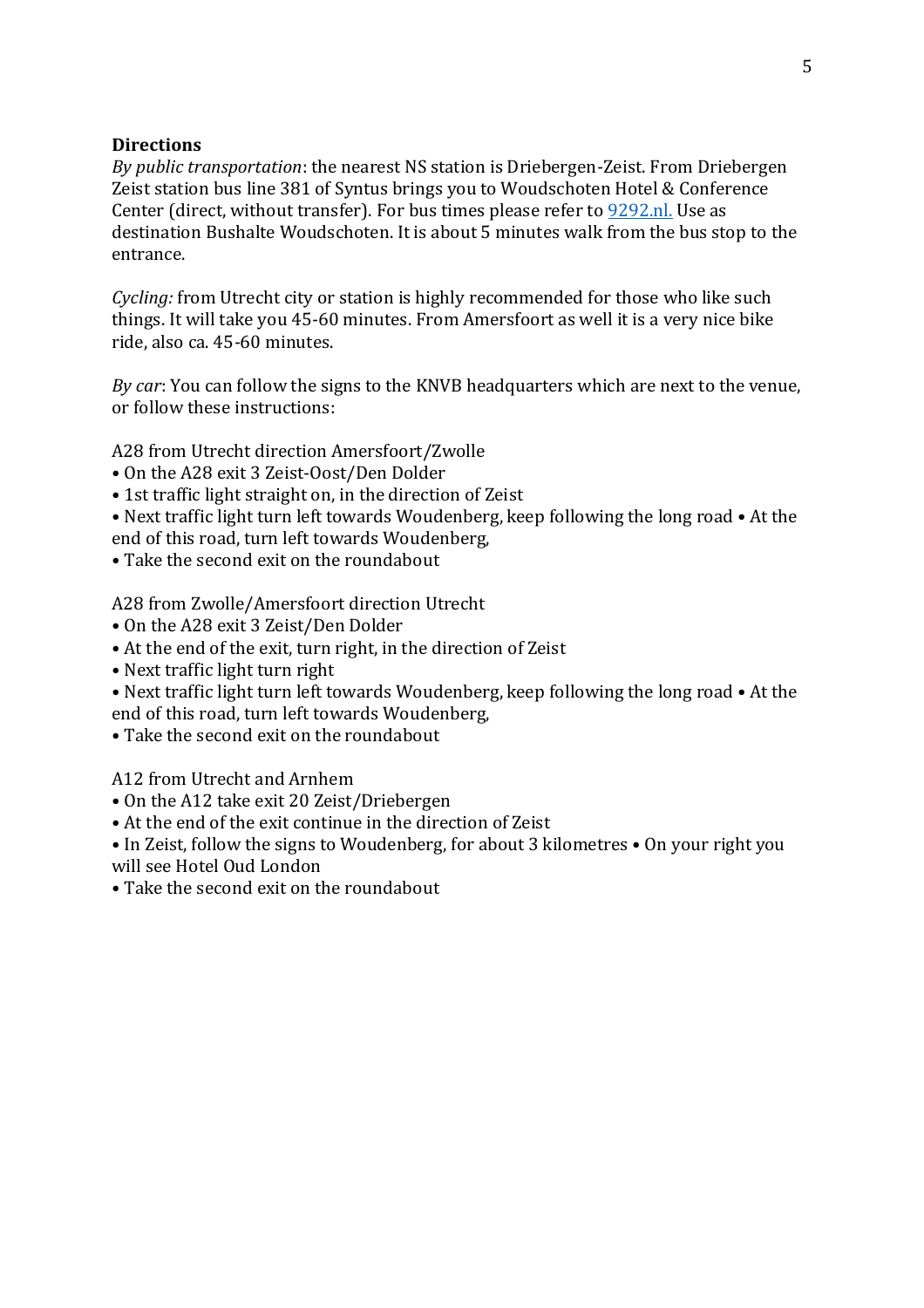# Short program

# <span id="page-5-0"></span>**Friday, 17 June 2022**

| $8:45 - 9:15$   | Arrival, registration, coffee                                           |
|-----------------|-------------------------------------------------------------------------|
| $9:15 - 9:30$   | Opening by conference organizers                                        |
| $9:30 - 11:00$  | Session 1                                                               |
|                 | 1A: Trust and distrust in science and religion                          |
|                 | 1B: Trust and distrust in science and medicine                          |
|                 | 1C: Collaboration, trust, and new economic realities                    |
| $11:00 - 11:15$ | Coffee, tea                                                             |
| $11:15 - 12:45$ | Session 2                                                               |
|                 | 2A: Knowing rivers in the eighteenth century Dutch Republic             |
|                 | 2B: Contested knowledge: natural history as case                        |
|                 | 2C: Science, digital technologies and the museum                        |
| $12:45 - 14:00$ | Lunch                                                                   |
| $14:00 - 15:30$ | Session 3                                                               |
|                 | 3A: New global infrastructures in meteorology as technologies of trust, |
|                 | 1848-1914                                                               |
|                 | 3B: History of medicine (1)                                             |
|                 | 3C: History of medicine (2)                                             |
| $15:30 - 16:00$ | Tea, Coffee                                                             |
| $16:00 - 17:15$ | Keynote Erik van der Vleuten, introduced by Abel Streefland             |
| $17:15 - 17:45$ | Huygens-Descartes Thesis Award Ceremony                                 |
| $18:00 - 19:00$ | Drinks & Posters                                                        |
| $19:00 - 21:00$ | Dinner                                                                  |
| $Ca. 21:00 -$   | Tussentijd, demonstration session by Susanna Bloem                      |
| 22:30           |                                                                         |

# **Saturday, 18 June 2022**

| $8:45 - 9:00$   | Registration, coffee                                                       |
|-----------------|----------------------------------------------------------------------------|
| $9:00 - 10:30$  | Session 4                                                                  |
|                 | 4A: Global histories of knowledge                                          |
|                 | 4B: Public trust in science: opportunities and challenges                  |
|                 | 4C: Replication studies in the humanities                                  |
| $10:30 - 10:45$ | Coffee, tea                                                                |
| $10:45 - 12:00$ | Keynote Sietske Fransen, introduced by Fokko Jan Dijksterhuis              |
| $12:00 - 13:00$ | Lunch                                                                      |
| $13:00 - 14:15$ | The great master-thesis show                                               |
| $14:15 - 14:30$ | Coffee, tea                                                                |
| $14:30 - 16:00$ | Session 5                                                                  |
|                 | 5A: Round table: Trust in science and the responsibility of the humanities |
|                 | 5B: Round table: Patient files - how to move forward? (N.B.: session will  |
|                 | be in Dutch!)                                                              |
|                 | 5C: Trust in research and the university                                   |
| $16:00 - 16:15$ | Coffee, tea                                                                |
| $16:15 - 17:45$ | 6: Round table: How to be relevant? On history of science, technology and  |
|                 | medicine that matters                                                      |
|                 |                                                                            |
|                 | Closing comments                                                           |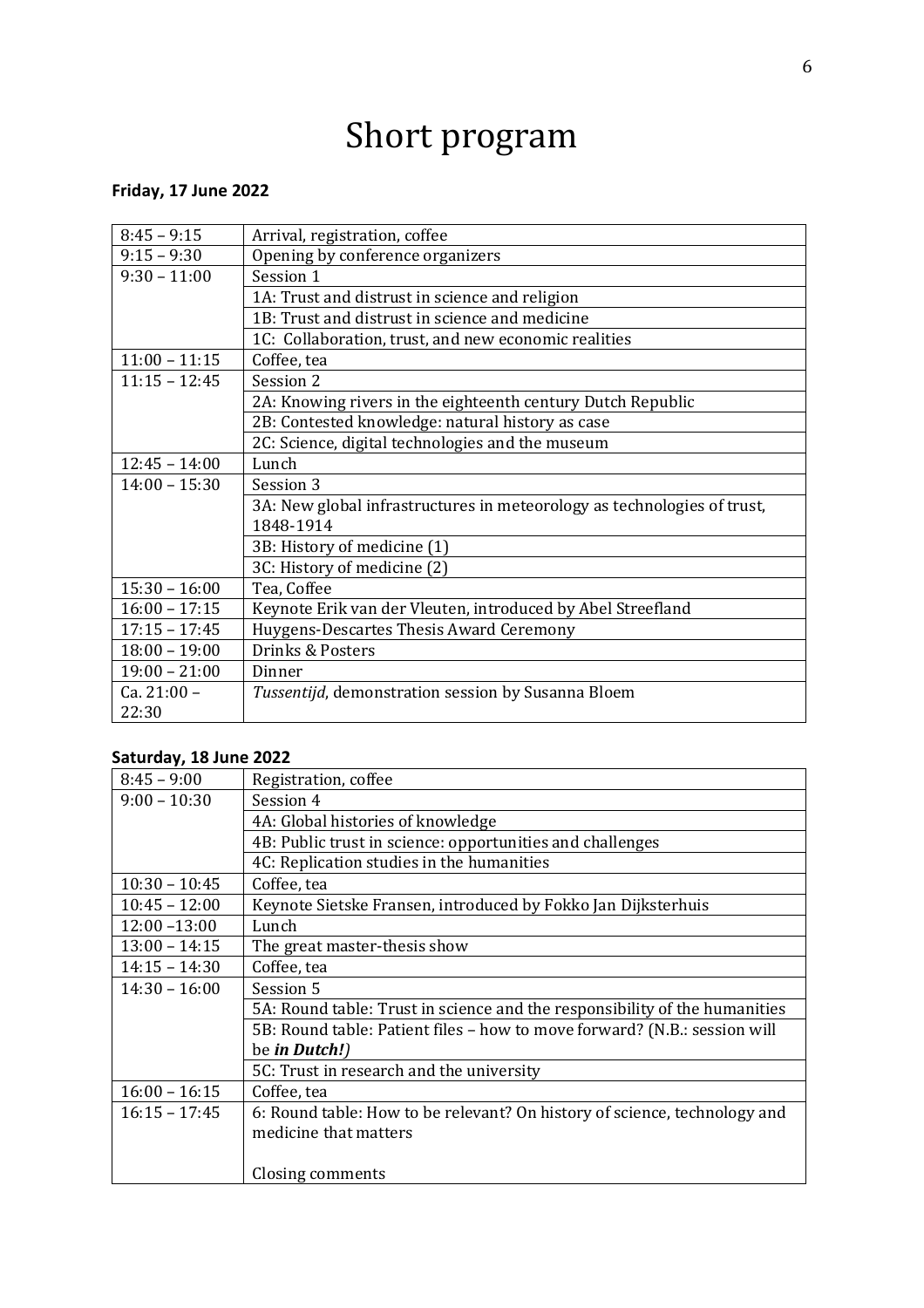# Detailed program

# <span id="page-6-1"></span><span id="page-6-0"></span>**Friday 17 June**

- 8:45-9:15 Arrival & Registration
- 9:15 Welcome
- 9:30-11:00 Session 1

# Session 1A: Trust and distrust in science and religion

- Doug Anderson: *The early civic career of Anthony van Leeuwenhoek – The case of Sijmon Bourbon (1667-1670)*
- Cornelis J. Schilt: *Contested wisdom: how Hermes dodged a bullet and lived happily ever after*
- SciFair carrousel: Short poster presentations of the project "Science at the Fair Carrousel: Performing Knowledge and Technology in Western Europe, 1850-1914"
- Chair: Fokko Jan Dijksterhuis

# Session 1B: Trust and distrust in science and medicine

- Chloé Conickx: *Reliable or deceptive medicine? Negotiating reliability in the mesmerism debate of 1784*
- Valentine Delrue: *From Astrology to atmospheric tides meteorology: disciplinary identity-building in the works of Guiseppe Toaldo, Louis Cotte, and Jean-Baptiste de Lamarck (1770-1810)*
- Noortie Jacobs and Bert Theunissen: *It's Groundhog Day! Historical reflections on the deadlock in Alzheimer research*
- Chair: thd

Session 1C: Collaboration, trust, and new economic realities

- Frans van Lunteren: *Nineteenth century international collaboration and the problem of mutual trust: Johan Jacob Baeyer and the Europäische Gradmessung*
- Hein Brookhuis, *New markets and new expertise: the Belgian Nuclear Research Center and the growth of nuclear medicine in Belgium (1990- 2020)*
- Tom Kayzel: *Science for an open future: distrust of expertise in the 1970s*
- Chair: Abel Streefland

11:00-11:15 Coffee, tea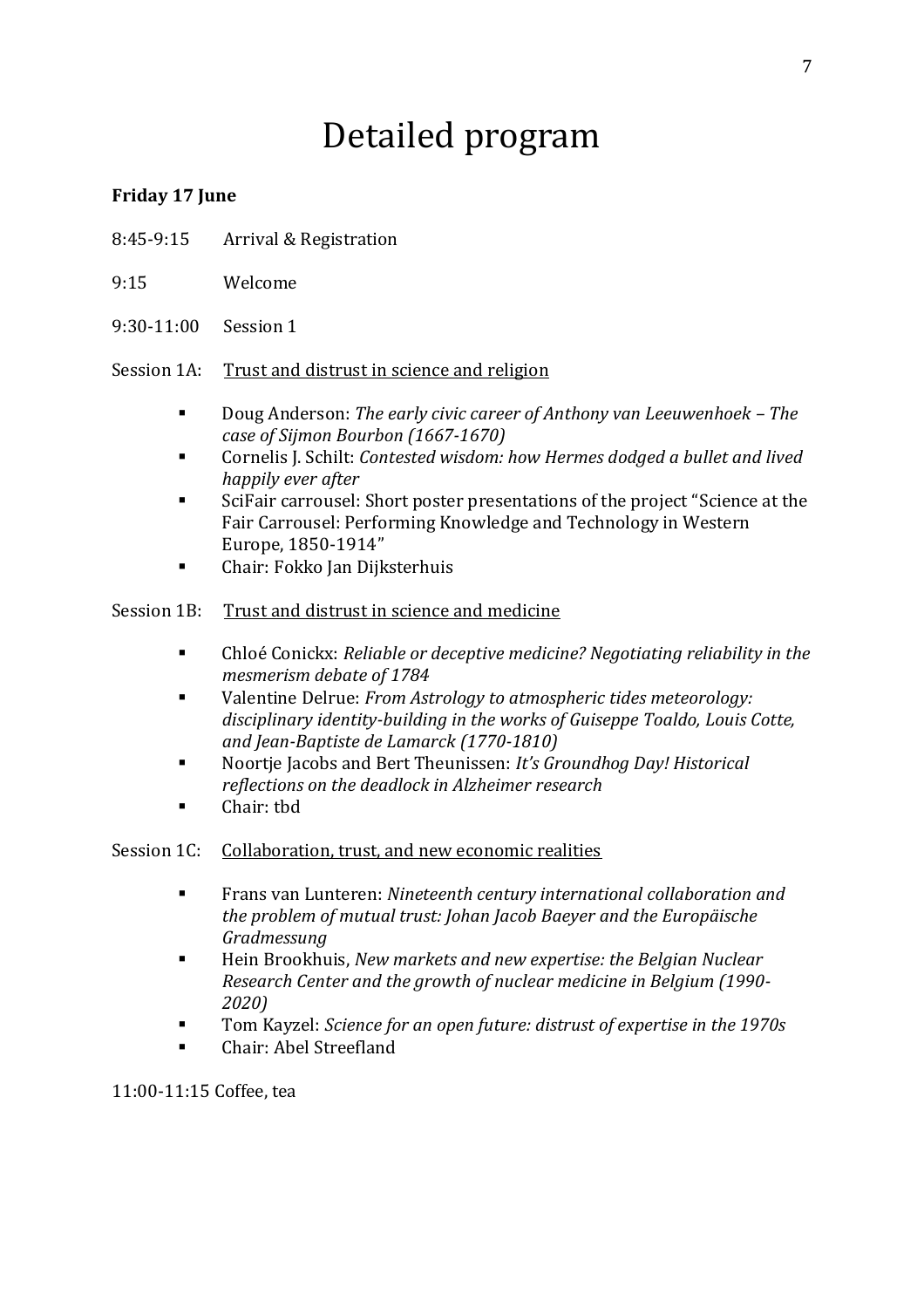# 11:15-12:45 Session 2

# Session 2A: Knowing rivers in the eighteenth century Dutch Republic

- Jip van Besouw: *What did expertise to eighteenth-century river management?*
- Mathijs Boom: Who can tell the river's history? Eighteenth century debates *over the Rhine's past*
- Maarten Kleinhans: *Taking the measure of a river: an instrument based on fluid mechanics, expert knowledge and embodied understanding*
- Chair: David Baneke

Session 2B: Contested knowledge: natural history as case

- Robbert J. Striekwold: *No net improvement: the Society for the Promotion of Dutch Ichthyology's failed attempts at influencing Dutch fisheries*
- Johannes Müller: *Trust and credibility in European zoology around 1800*
- Pieter van Wingerden: *Rival Views of Natural History: the Natuurkundige Commissie and the Colonial Museum in Batavia*
- Chair: Andreas Weber

# Session 2C: Science, digital technologies and the museum

- Huib Zuidervaart, *An exceptional planetarium from the 18th century Austrian Netherlands restored*
- Gerhard Wiesenfeldt, *Demonic technologies: understanding human approaches to digital systems*
- Christel Schollaardt and Ad Maas: *Biographies in Boerhaave*
- Chair: Kees-Jan (Cornelis) Schilt
- 12:45-14:00 lunch

# 14:00-15:30 Session 3

# Session 3A: New global infrastructures in meteorology as technologies of trust, 1848-1914

- Elske de Waal: *Fitzroy's forecasts: the making of a controversy*
- David Baneke: *Familiar uncertainty: how we learned to trust weather forecasts*
- Robert-Jan Wille: *German weather balloons, European aerology and third dimension, 1890-1914*
- Chair: Mathijs Boom

# Session 3B: History of medicine (1)

▪ Jolien Gijbels, *Gaining expert status: obstetric technologies and priority claims in the medical press (Belgium, ca. 1850)*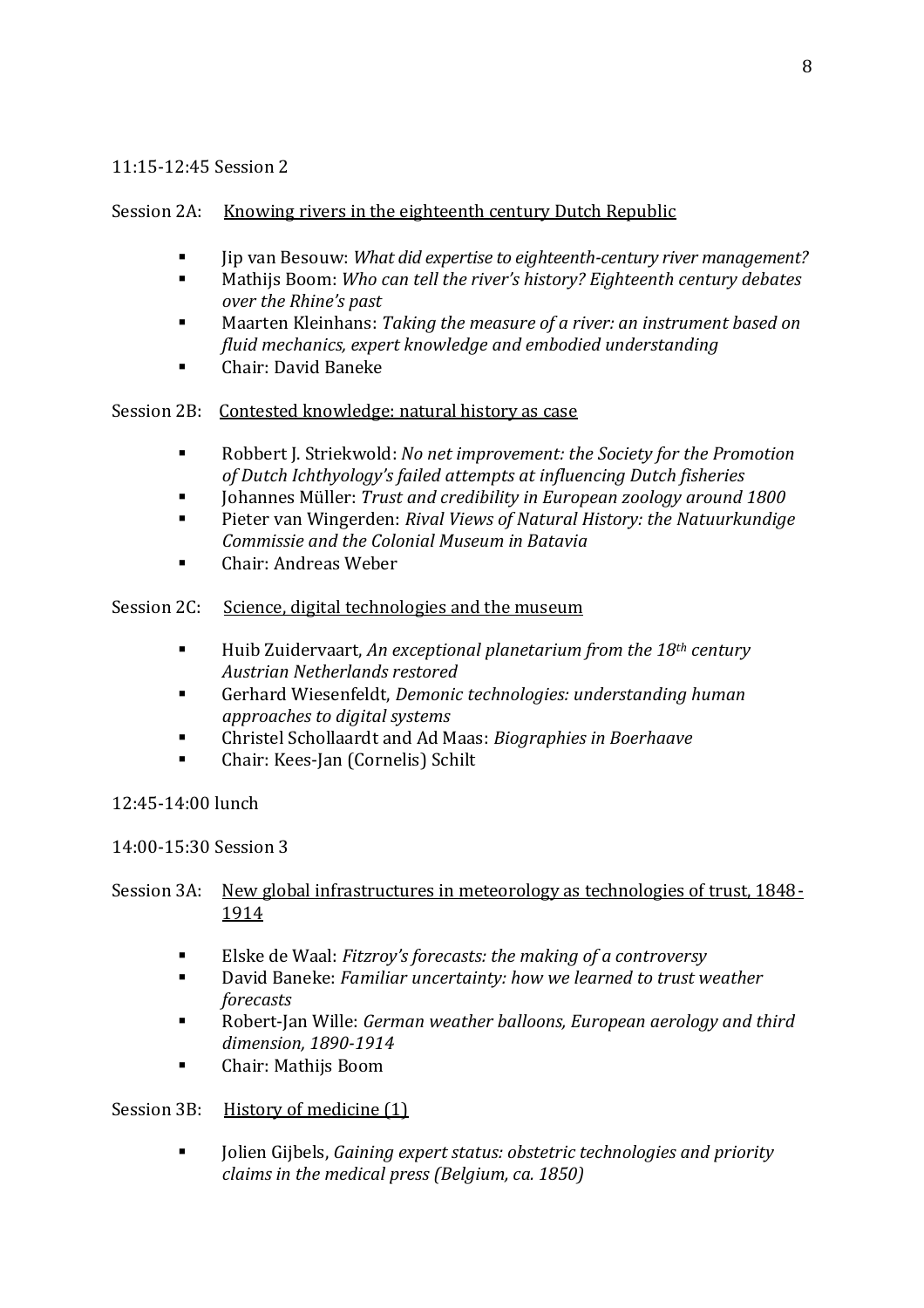- Lisa van der Heyden: *Provence history of fetuses (Amsterdam, 1860-1930)*
- Hieke Huistra, *"The husband, for whom she shall endures all this", or: How husbands have supported their childbearing wives for much longer than we give them credits for*
- Chair: Ad Maas

# Session 3C: History of medicine (2)

- Kaat Wils: *Medical experts, professional disputes, and public opinion in court cases on the use of hypnosis around 1900*
- Martijn van Meer: *Challenging tuberculosis: building a consensus on environmental causes during the Dutch interwar years*
- Franco Capozzi: *An insult to science and justice. Distrust in forensic psychiatric expertise in liberal and fascist Italy (1910-1930)*
- Chair: Noortje Jacobs

# 15:30-16:00 Tea & coffee

16:00-17:15 Keynote Erik van Vleuten, *Trust in technologies, engineers—and historians*, introduced by Abel Streefland

17:15-17:45 Huygens-Descartes Thesis Award Ceremony

18:00-19:00 Drinks & Posters

19:00-21:00 Dinner

Ca. 21:00-22:30 *Tussentijd*, demonstration session by Susanna Bloem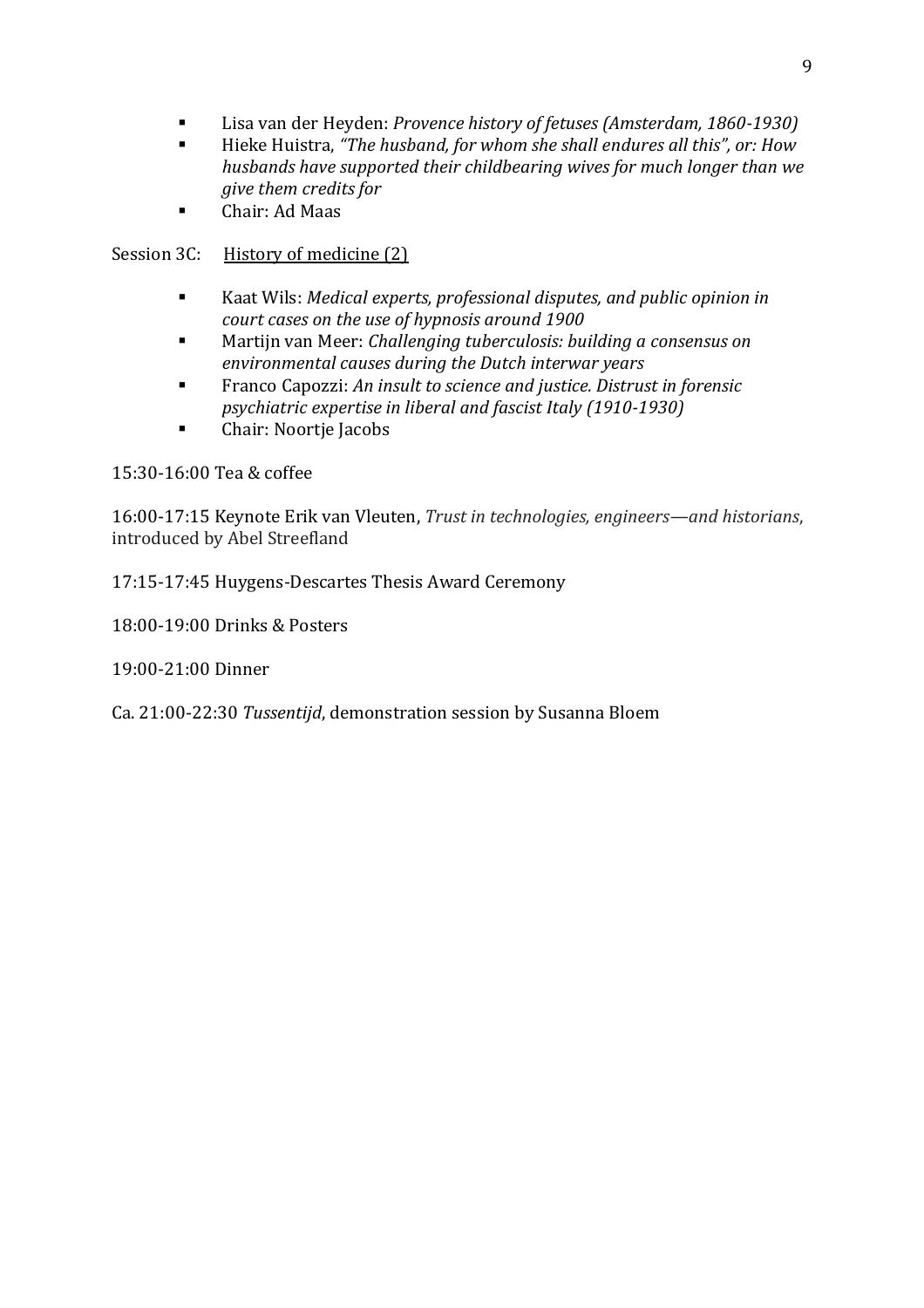# <span id="page-9-0"></span>**Saturday 18 June**

8:45-9:00 registration, coffee

9:00-10:30 Session 4

# Session 4A: Global histories of knowledge

- Rens Bod: *How diverse is the history of the humanities, and why is it critical for the history of knowledge?*
- Sandra Manickam: *Quack medicine in Malaya, 1897-1940*
- Fenneke Sysling: *Human subject research in the Netherlands East Indies*
- Chair: Robert-Jan Wille

# Session 4B: Public trust in science: opportunities and challenges

- Anne-Floor Scholvinck, N. van den Broek-Honingh, J. Elahi: *Public trust in science – contemporary mechanisms and conditions*
- Evangelia Chordaki, S. Alexakis, S. Araposthathis, M. Patiniotis, *Making uncertainty matter: expertise and boundary work during the COVID-19 outbreak in Greece*
- Frank Miedema, *Public trust in science and scientists: pragmatism revisited*
- Chair: Abel Streefland

# Session 4C: Replication studies in the humanities

- Hans van Eyghen, *Reassessing the relation between religious and scientific reform*
- Matthijs Sweekhorst, *tbd*
- Pieter Huistra & Pim Huijnen, *On the use of replications in historiography. Presentation of a white paper*
- Chair: Marieke Hendriksen

10:30-10:45 coffee, tea

10:45-12:00 Keynote Sietske Fransen, *Contested Observations: Seventeenth-Century Microscopy and the Challenge to See the Same*, introduced by Fokko Jan Dijksterhuis

# 12:00-13:00 Lunch

# 13:00-14:14 The great master-thesis show

HPS Master's students present their research topic with the dynamic pecha kucha-format – 20 slides in 6 minutes and 40 seconds.

Chair: David Baneke

14:15-14:30 coffee, tea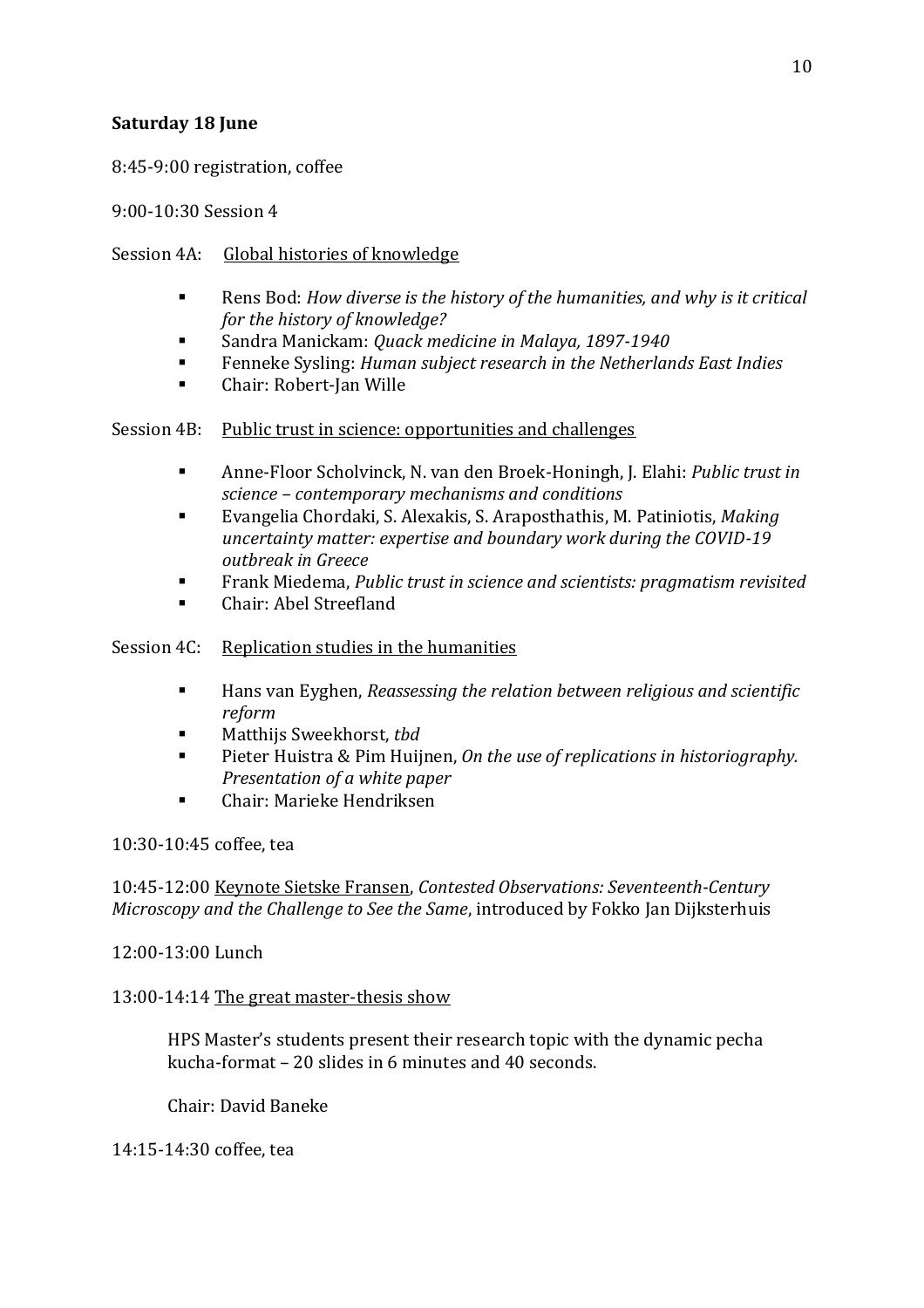### 14:30 – 16:00 Session 5

#### Session 5A: Round table: Trust in science and the responsibility of the humanities

Chair and round table organizer: Luca Forgiarini Panelists: Lukas Verburgt, Frank Huisman, Kaat Wils, Rens Bod, Marieke Hendriksen

# Session 5B: Round table: Patient files – how to move forward ? (session in Dutch)

Chair and round table organizer: Timo Bolt Panellists: Eileen van der Burgh, Ralf Futselaar, Eveline Buchheim, Timo Bolt

Session 5C: Trust in research and the university

- Jelmer Heeren, *"Objective but Not Neutral": Reijer Hooykaas on Science and Worldview*
- Floris van Berckel Smit: *Understanding the rise of New Public Management in Dutch Universities*
- Mette Bruinsma, *Considering disciplinary tradition, independence, trust and support in student-supervisor relationships: the undergraduate geography dissertation as a rite of passage (1954-2014)*
- Chair: Ab Flipse (tbc)

16:00-16:15 Coffee, tea

16:15-17:45 Session 6 & Conference wrap-up

# Round table: How to be relevant? On history of science, technology and medicine that matters

Chair: Hieke Huistra Round table organizer: Floor Haalboom & Geert Somsen Panellists: Floor Haalboom, Jeroen Oomen, Larissa Schulte Nordholt, Geert Somsen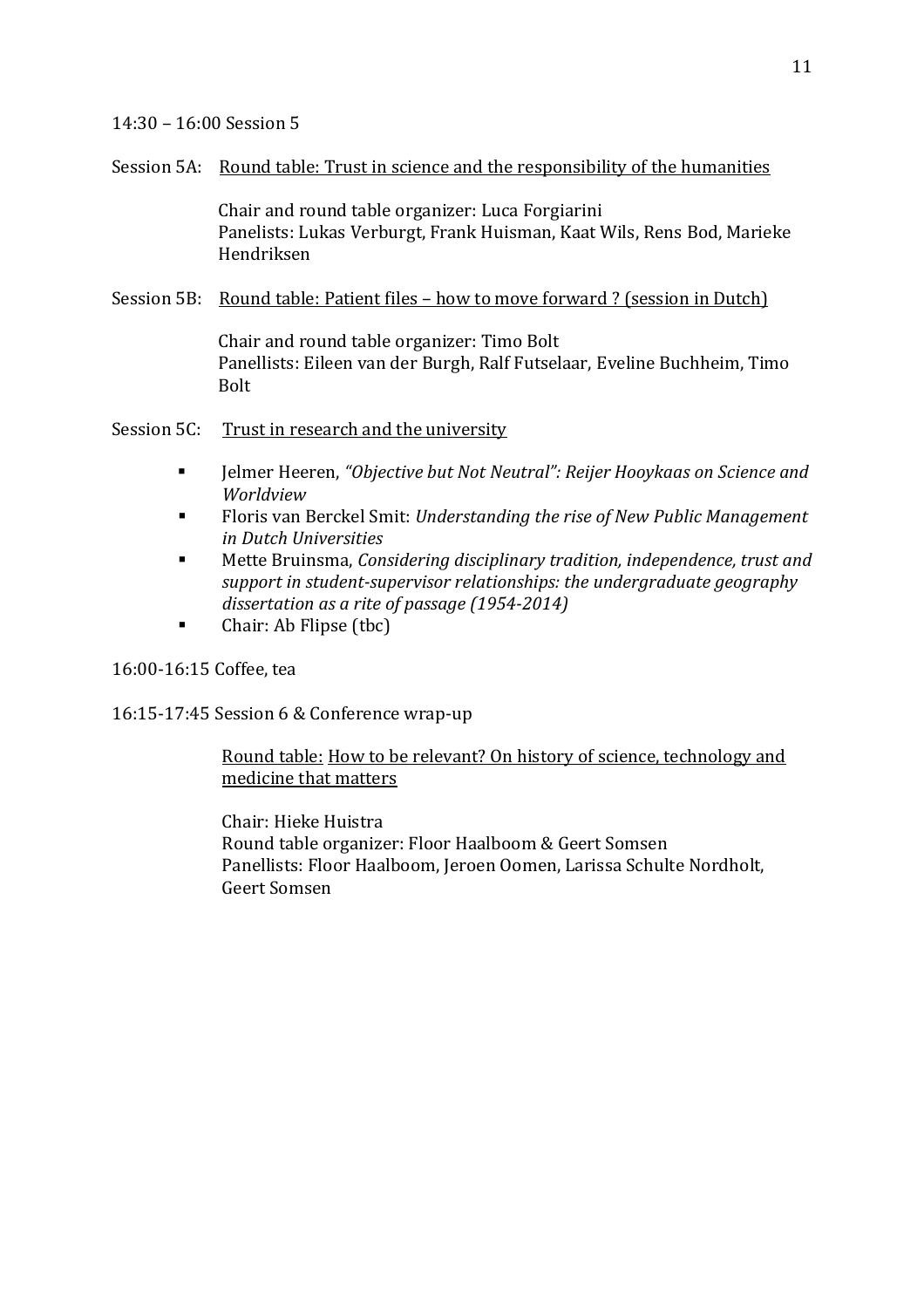# <span id="page-11-0"></span>ABSTRACTS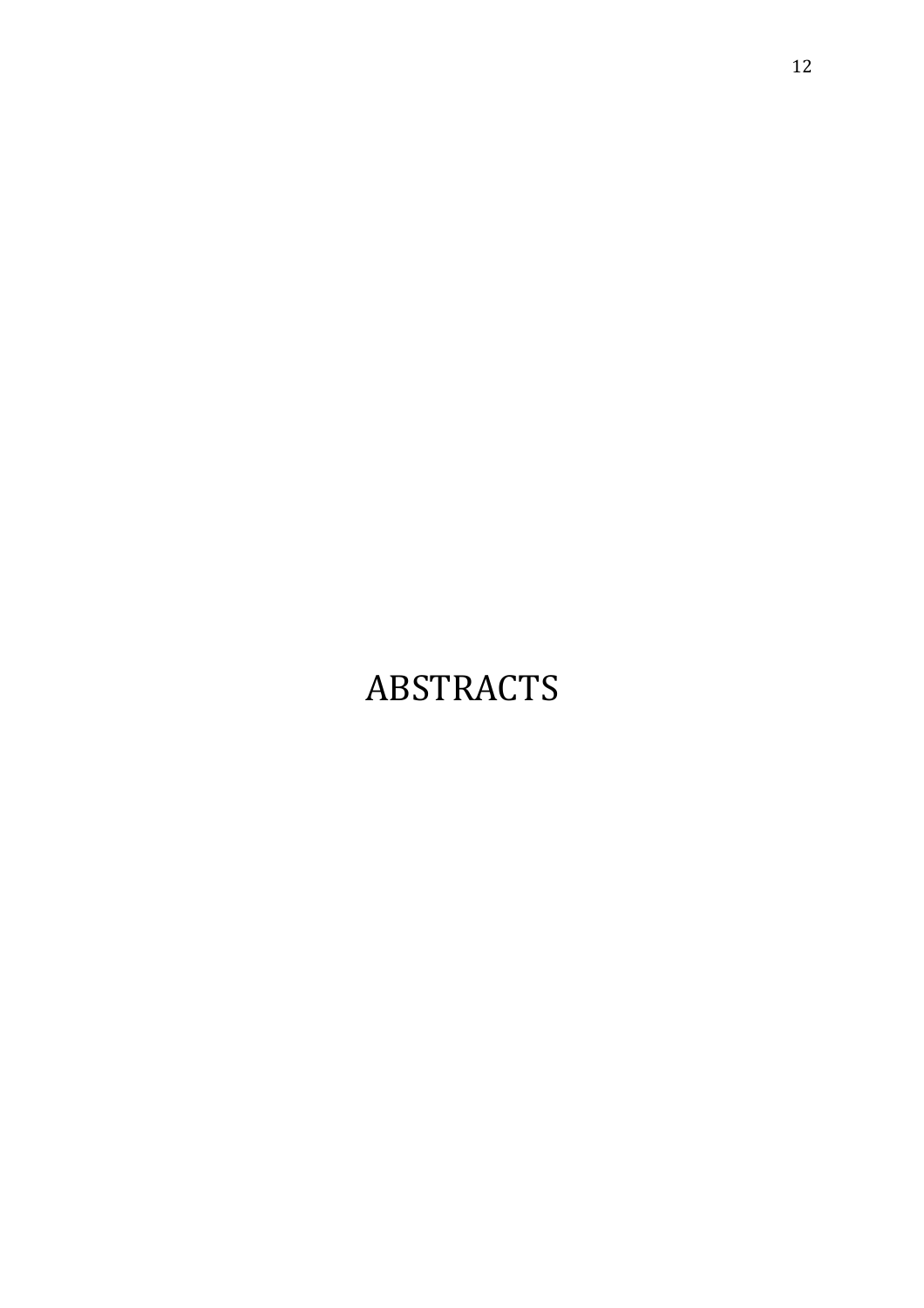#### <span id="page-12-0"></span>**Keynote lecture (1): Erik van der Vleuten**

#### **Trust in technologies, engineers, knowledges—and historians**

This keynote takes the Conference questions on 'contested trust' as an opportunity to revisit the history of technology and engineering in the past two centuries. It offers some musings on such diverse issues as (1) how historical proponents time and again trusted technologies (and notably technologies of connection) to forge more affluent, peaceful, and free societies—and while doing so became complicit in building an impressive record of contradictory evidence; (2) how the engineering profession itself sought, gained, lost, and tried to rebuild societal and political trust by engaging with societal and 'sustainability' challenges; (3) how the production of scientific knowledges, notably those addressing 'societal challenges' and 'sustainability challenges', faced some disconcerting trust issues of its own; and (4) how historiographical work is not at all exempt from such trust issues.

#### **Biography:**

Erik van der Vleuten has served as Professor and Chair of History of Technology at Eindhoven University of Technology, and as scientific director of the [Foundation for the](https://www.transitiestudies.nl/)  [History of Technology SHT,](https://www.transitiestudies.nl/) since 2015. He gained his Ph.D. at the History of Science, Technology and Medicine (currently: Science Studies) program at Aarhus University. He is a co-founding member and past Chair of the pan-European history of technology research community *Tensions of Europ[e,](https://www.tensionsofeurope.eu/)* and has initiated that communities umbrella research program on Technology & Societal Challenges ca. 1800-2050. Books include *Engineering the Future, Understanding the Past: A Social History of Technology* (2017, with Oldenziel and Davids) and*Europe's Infrastructure Transition: Economy, War, Nature* (2016, with Högselius and Kaijser). His most recent special journal issue on *Historicizing entanglements: Science, technology and socio-ecological change in the postcolonial Anthropocene* (with de Hoop, Shridhar, and da Silva) is due in June 2022.

#### <span id="page-12-1"></span>**Keynote lecture (2): Sietske Fransen**

#### **Contested Observations: Seventeenth-Century Microscopy and the Challenge to See the Same**

In the second half of the seventeenth century microscopes became a hype as the new technology that increased human vision into the microworld. However, there were no standards as to how to make the instruments or even how to describe and report on the power of magnification. Nor was there a visual tradition on which the microscopists could rely to communication about the previously unknown. So how were adepts of the microscope able to compare their observations? At the Royal Society in London, Robert Hooke would prepare microscopic experiments and subsequently present the entire experiment in front of the other Fellows. The group's observation then confirmed (or contested) the earlier observations made by Hooke. Correspondents within England and from continental Europe had to convince the Fellows in a different way and they would send their descriptions, drawings and printed images, as well as the actual specimens under observation. Slowly a trust was built up in the microscopes as well as the observations as described by the microscopists, but this didn't go without fierce debates.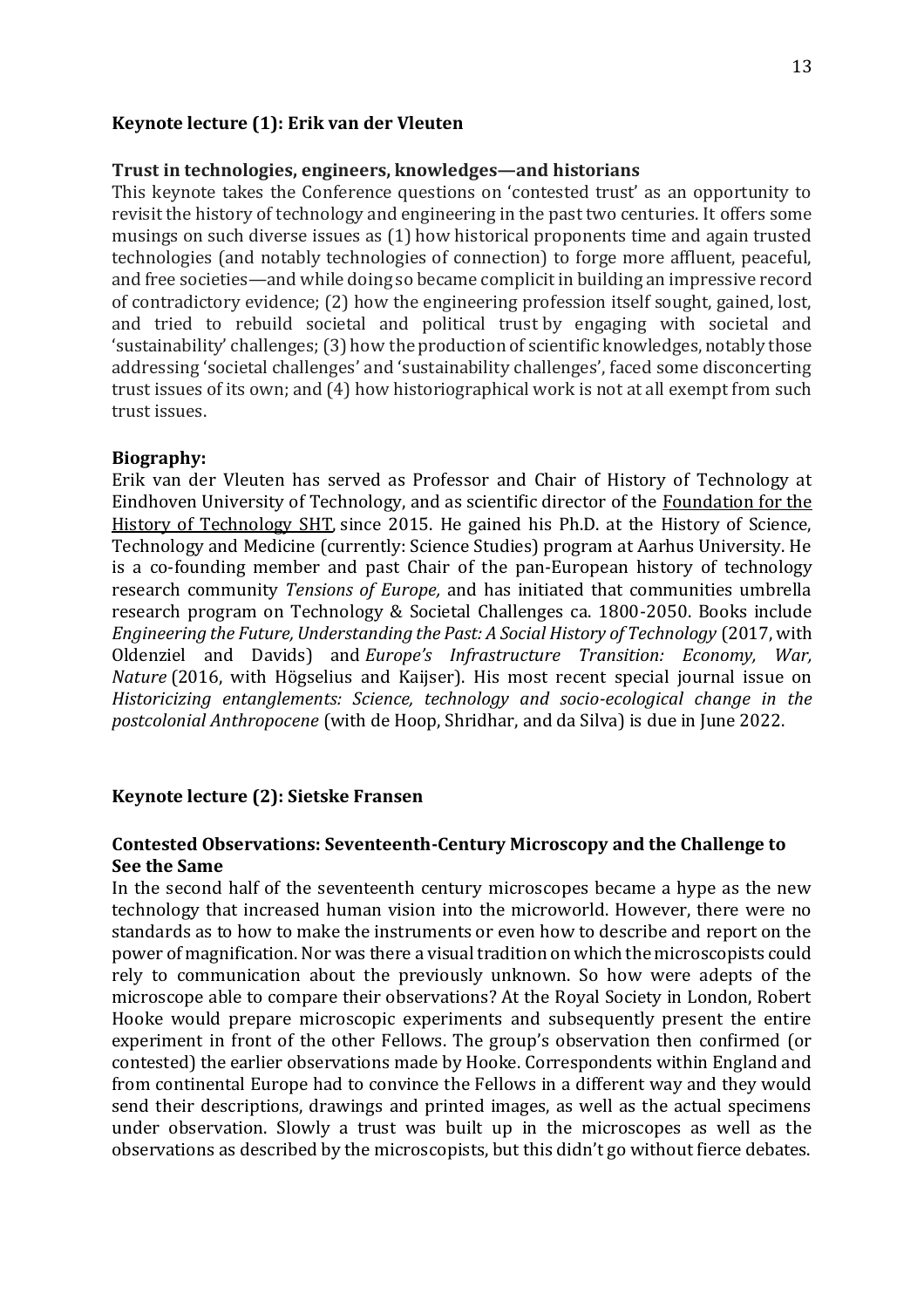#### **Biography:**

Sietske Fransen is Max Planck Research Group Leader of the group Visualizing Science in Media Revolutions at the Bibliotheca Hertziana – Max Planck Institute for Art History. She is also co-investigator of the NWO-funded project Visualizing the Unknown, on the visual culture of microscopy, led by Eric Jorink and hosted by the Huygens Institute in collaboration with Rijksmuseum Boerhaave and the Hertziana. She studied Biology and Taal- en Cultuurstudies/Medieval Studies at Utrecht University and did her Masters and PhD at the Warburg Institute in London. She has been a postdoc at the Max Planck Institute for History of Science in Berlin and at CRASSH at the University of Cambridge. She has published widely on translation and languages in early modern science and medicine, as well as on the making and use of images in early modern scientific communication. Her latest publication is a co-edited book (with Tara Alberts and Elaine Leong), *Translating Medicine across Premodern Worlds,* coming out as Osiris 37 this summer.

### <span id="page-13-0"></span>**Posters**

# **Tracing the relationship between doctors and the public through medical media scandals**

#### *Chiara Lacroix*

Medical scandals in the media can undermine trust in medical practitioners and institutions. An event is deemed scandalous when legal, professional, or social expectations are broken. I aim to use medical media scandals to show the evolution of social expectations about the role of medical practitioners, and to draw out the changing conditions under which trust between patients and doctors can be eroded. I will analyse and compare medical scandals in twentieth-century Italian and Dutch newspapers, by searching digital newspaper repositories for articles that used the term 'scandal' and involved medical practitioners. On my poster, I will build a timeline showing how the content of scandals changed through time. For example, until the 1960s, scandals often involved practitioners who lacked qualifications or dispensed fraudulent cures. Later, the emphasis shifted to malpractice and misbehaviour within professional medicine. This change suggests tighter regulation of the profession, but also points out that, for newspaper readers, professional status did not protect from unprofessional behaviour anymore. Finally, I will show how scandals differed between Italy and the Netherlands, due to unique cultural and medical systems. Overall, my poster will show how scandals can be used for tracing the historical relationship between medical practitioners and the public.

Six posters related to the SciFair project: **Science at the Fair: Performing Knowledge and Technology in Western Europe, 1850-1914**, coordinated by Prof. Nele Wynants.

**Spectacular Bodies: Performing Anatomy, Medicine and Anthropology** *Gitte Samoy*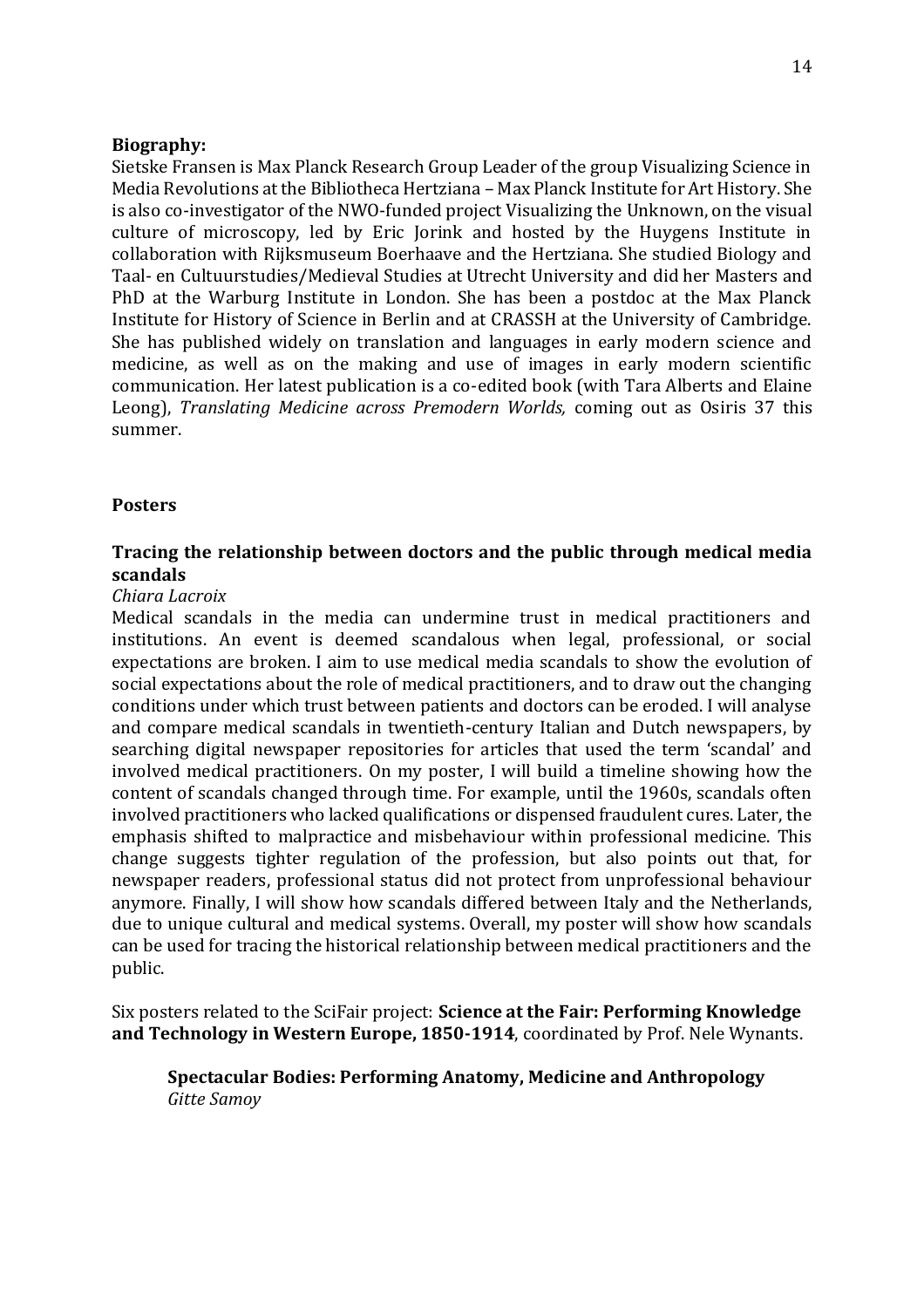**Spectacular Science: Performing Science and Technology at the Fair in North-Western Europe**

*Tim Overkempe*

**Itinerant Show Businesses Networks** *Eva Andersen*

**Performances of the Otherworldly: Supernatural Science at the Fair in North-Western Europe** *Hannah Welslau*

**Projecting the Other: Colonial Representations and Missionary Propaganda in Belgian Magic Lantern Culture** *Anse de Weerdt*

#### **Blackface Burlesques: Racialized Subjection in Popular Performance Culture of the Low Countries, 1770-1840** *Sarah J. Adams*

SciFair will conduct pioneering research on the role itinerant show people played in the transmission and popularization of science, technology and visual culture at North-Western European fairgrounds between 1850 and 1914. At a time when modern communication media were not yet in place and only a minority of the population could read, large groups of people were actually dependent on travelling performances and displays for information: in so-called anatomical cabinets, zoological and anthropological museums and scientific theatres, show people demonstrated 'wonders of nature' and spectacular scientific developments.

The project advances the hypothesis that the fair in this period was not merely a local folk tradition, but a hub for international exchange in which itinerant entertainment played a pivotal and modernizing role in the circulation and popularization of science amongst people across the social spectrum, relying on efficient international networks.

In order to test this hypothesis, the project will bring together a multilingual and multidisciplinary team of researchers that will combine methodologies from theatre and performance studies with perspectives from history of science, media studies and digital humanities to analyze practices of science performance across national boundaries and map transnational networks of North-Western European fairground theatres. SciFair will not only study explicit didactic discourses but also analyze how implicit knowledge and social values of health, gender, nation, class or race were challenged or reinforced. By analyzing the fair as a performative event, the project will contribute to our understanding of the social and cultural role of the fair in the circulation of knowledge, media and visual culture.

#### <span id="page-14-0"></span>**Short list: Huygens-Descartes Thesis Award**

Felix Deckx (Katholieke Universiteit Leuven): Van dorpen van de dood naar leerscholen voor het leven: De evolutie van drie katholieke leprozerieën in Belgisch-Congo onder invloed van de sulfonentherapie tussen 1940 en 1960)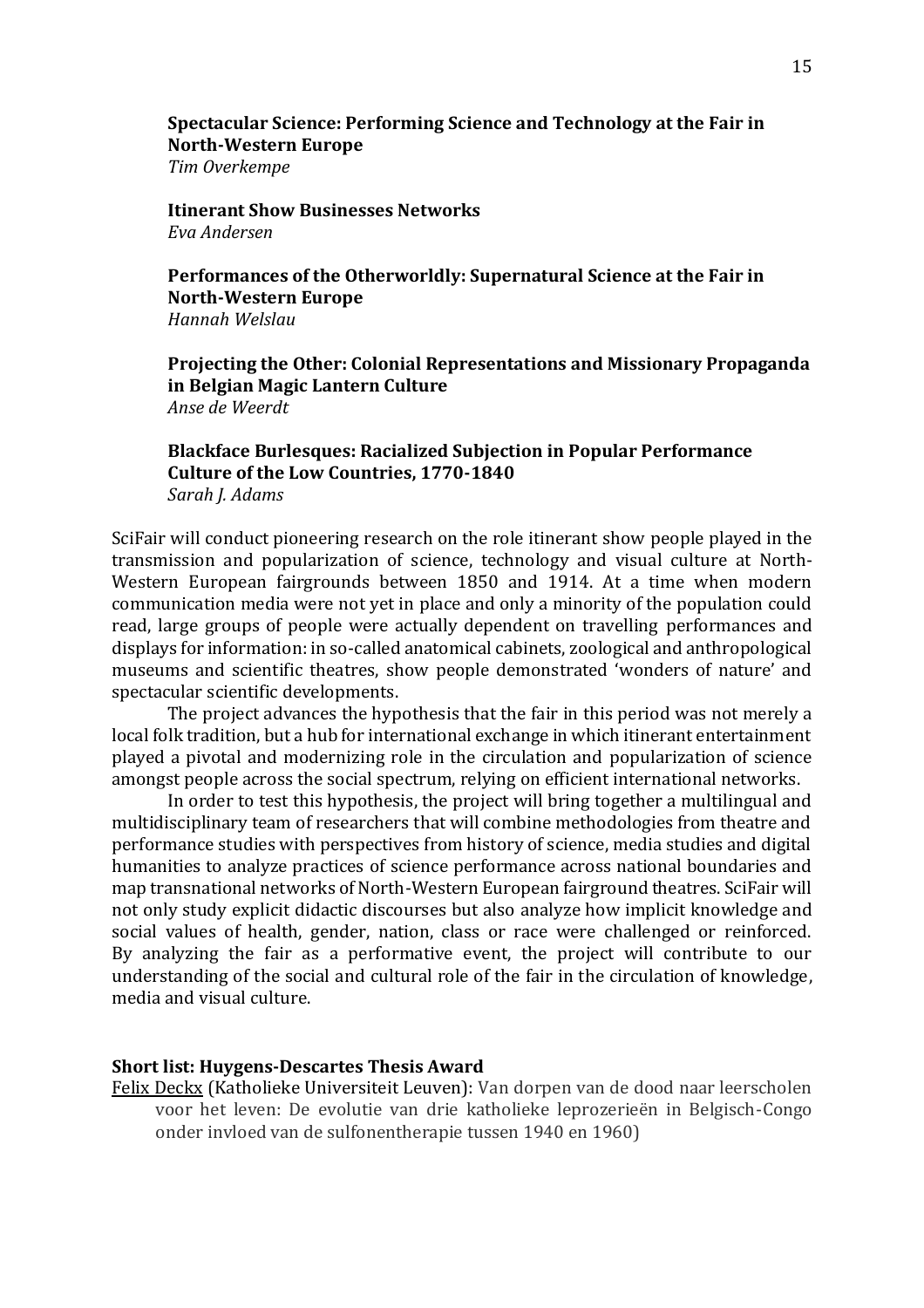Theodore (Teddy) R. Delwiche (Rijksuniversiteit Groningen) - Masters of the Manuscript, Makers of Knowledge: Colonial New England Students and their Shorthand Notes

Madison Keightley-Phillipps (Katholieke Universiteit Leuven): John Jones: Transregional Catholicism and Literary Brokerage in Seventeenth Century Douai

Martijn van der Meer (Universiteit Utrecht): Individualised Public Health: A conceptual History of Heredity in the Dutch Interwar Years)

### <span id="page-15-0"></span>**Tussentijd**

#### *Susanna Bloem*

Art is a valuable means to communicate knowledge. In this session I would like to demonstrate the value of music in historical research with a discussion of two pieces I composed: "Open" and "Vast", which will be live performed. My research focusses on phenomenological and anthropological investigations of time, time-experiences and health by the psychiatrists Binswanger, Minkowski, Straus and Von Gebsattel done between 1928 and 1939. Music, by way of these compositions, offers a close-to-commonexperience of these psychiatric ideas such that even children between eight and twelve year old are able to engage in and contribute to my research. With the help of five wonderful musicians I will demonstrate how investigator, stakeholders and historical actors can be connected in a concrete situation in which all participants can learn. This way we can revive the past and put old, but very relevant, knowledge to use in a hitherto unprecedented way. I will argue that this type of public engagement is key to enhancing trust in science and provides humanities scholars with a new opportunity to reenact (the making of) the stories they tell about science.

#### **About Susanna Bloem:**

I am interested in efforts undertaken by scientists to keep their science humane. I investigate ideas about time that attempted to do this in collaboration with (medical) historians Timo Bolt (Erasmus MC), Hieke Huistra and Bert Theunissen (Descartes Centre), and I translate these time-experiences into music, together with 'componiste des vaderlands' Calliope Tsoupaki (Royal Conservatory of The Hague).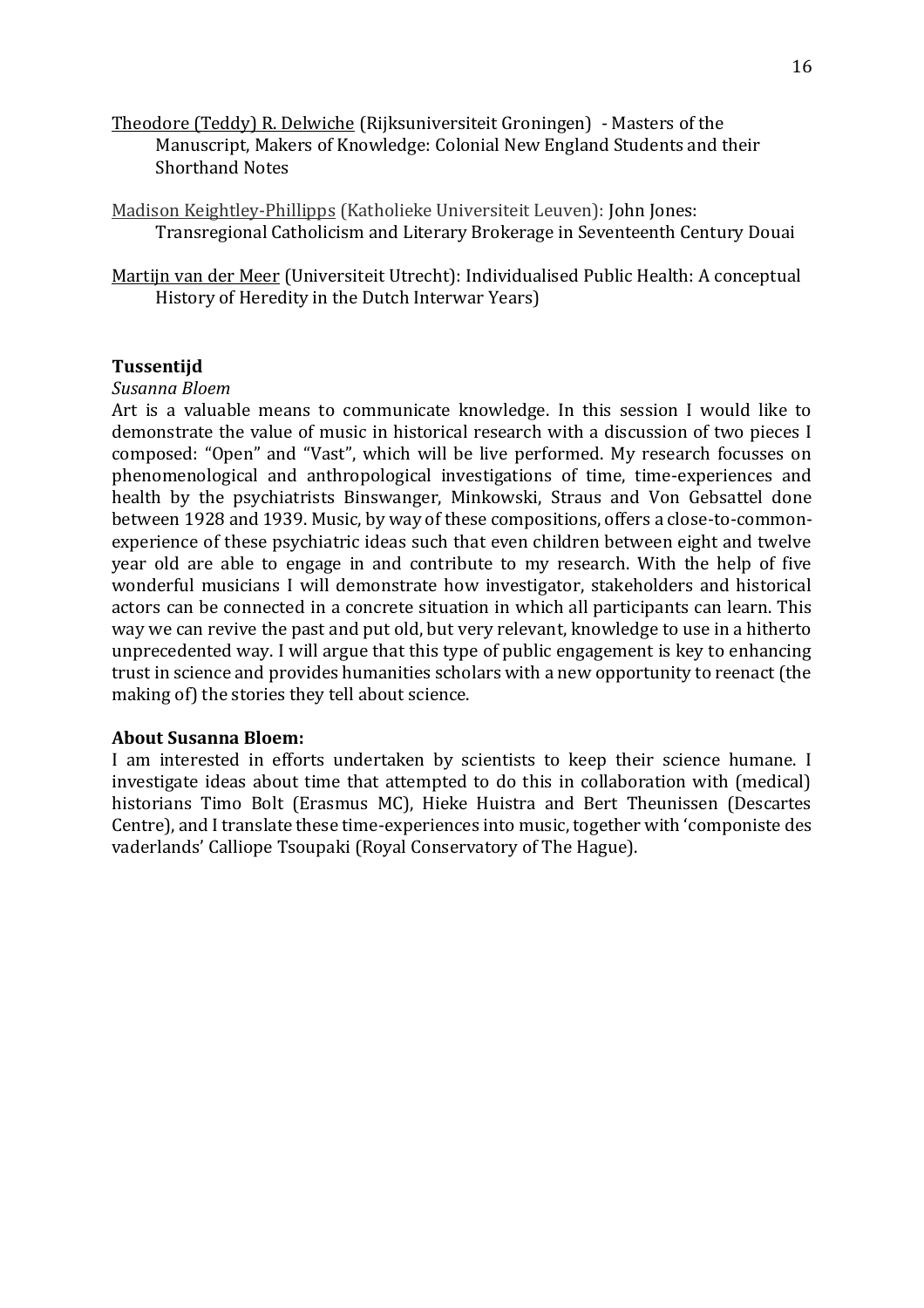#### <span id="page-16-0"></span>**Session 1A: Trust and distrust in science and religion**

# **The early civic career of Antony van Leeuwenhoek: the case of Sijmon Bourbon [1667-1670]**

#### *Doug Anderson*

In the years before Dutch microscopist Antony van Leeuwenhoek became famous, he learned to grind tiny lenses and make his unique devices to hold them. He also grew in confidence by taking on increasingly responsible positions in Delft's city administration. Of special interest is the case of Sijmon Bourbon. From 1667-1670, Leeuwenhoek was the curator of Bourbon's assets and, after his death in the East Indies, of his estate. Archival documents in his own hand show Leeuwenhoek to be a thorough, meticulous problem solver, attributes that would serve him well in the long civic and scientific career that he was just beginning.

# **Contested wisdom: how Hermes dodged a bullet and lived happily ever after**

*Cornelis J. Schilt*

In 1614, renowned philologist and theologian Isaac Casaubon 'decisively' debunked the antiquity of the Hermetic Corpus that had come down from the Renaissance. Rediscovered and translated into Latin by Marsilio Ficino, the writings ascribed to Hermes Trismegistus enjoyed massive popularity for its presaging of doctrinal concepts such as the Trinity. Hermes had purportedly lived during the time of the patriarchs and had received his knowledge directly from them. Renaissance scholars like Ficino, Agostino Steuco and Francesco Patrizi suggested that Hermes' writings and others such as the Chaldean Oracles attributed to the legendary Zoroaster, the Orphic Hymns, and the Sibylline Oracles, contained factual truths about God, mankind, and the cosmos. As such, they were mined not only for their theological content, but also for the natural philosophical materials hidden behind their often obscure vocabulary. Yet Casaubon's exposure of the Hermetic writings as early Christian forgeries put the final nail in the coffin of their reliability and use – or did it? Remarkably, the Corpus Hermeticum and other ancient wisdom texts remained popular throughout the seventeenth century, including with natural philosophers like Francis Bacon, Pierre Gassendi, and Isaac Newton. In this paper I will demonstrate what other factors were at stake in philosophers' decision-making about the validity of these texts, and the truths contained therein.

# **SciFair carrousel: Short poster pitches of the project "Science at the Fair Carrousel: Performing Knowledge and Technology in Western Europe, 1850- 1914"**

*Nele Wynants, Gitte Samoy, Tim Overkempe, Eva Andersen, Hannah Welslau Anse de Weerdt, Sarah J. Adams*

Abstracts of the posters pitched in this session are listed in the section "posters" on p. 14 of this program.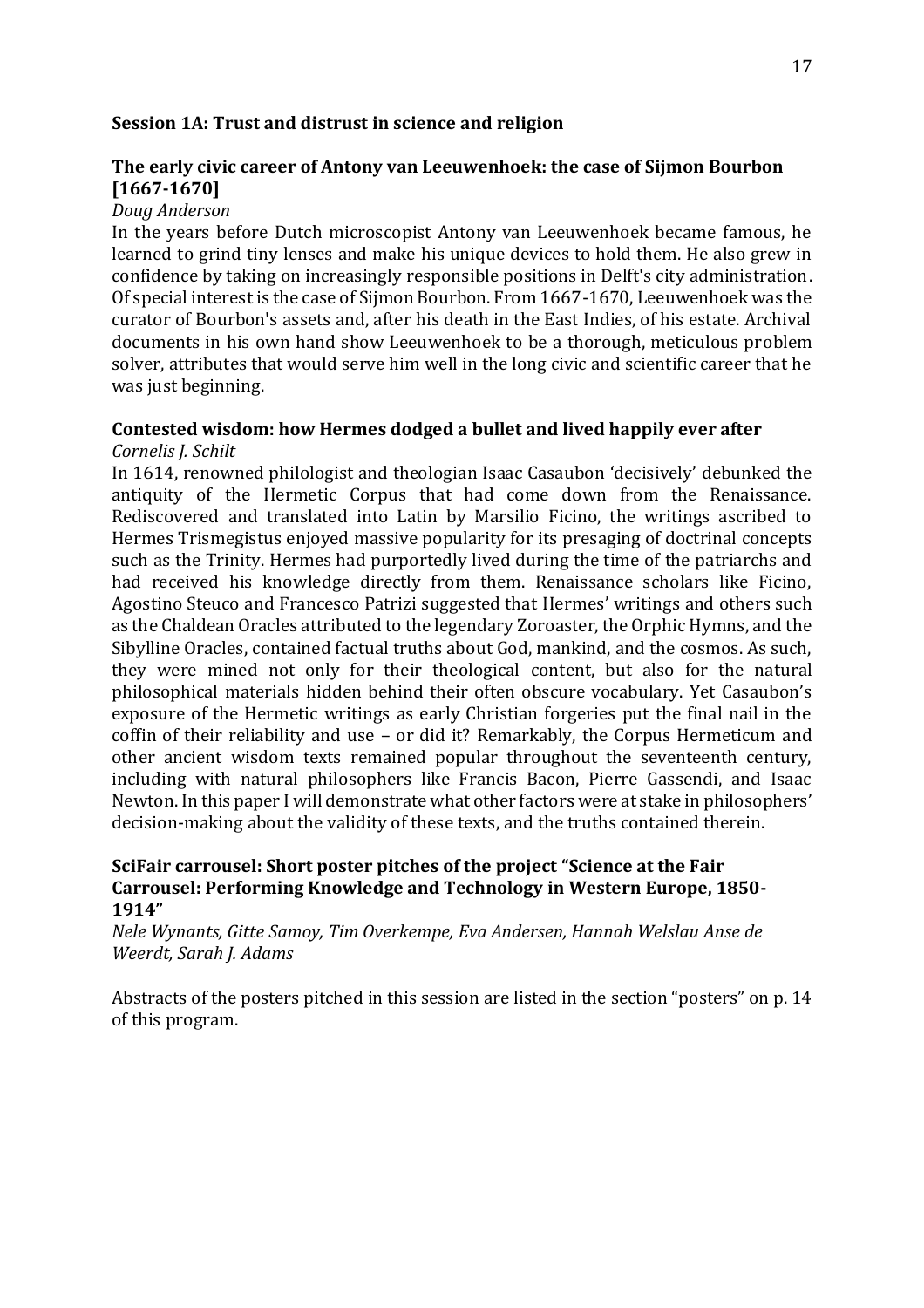#### <span id="page-17-0"></span>**Session 1B: Trust and distrust in science and medicine**

# **Reliable or deceptive medicine? Negotiating reliability in the mesmerism debate of 1784**

#### *Chloé Conickx*

Few controversies capture the high stakes of the Parisian battle for (medical) legitimacy and credibility like the mesmerism debate of 1784. Mesmerism, or animal magnetism, argued for the existence of an imponderable magnetic fluid that could heal diseases – a new therapy that received great curiosity as well as distrust. In 1784, two royal commissions investigated the reality and efficacy of magnetism; their destructive reports sparked an intense public debate between opponents and supporters of mesmerism.

This paper highlights the complex negotiation of legitimacy and reliability that lied at the heart of this debate. In particular, I argue that both institutional and mesmeric actors deployed specific strategies to undermine the reliability of the other and to legitimize one's own practices, and that this was determined by control over the concept of '(magnetic) sensations'. On the one hand, institutional commissioners re-defined animal magnetism as distinctively sensational, which allowed them to conceptualize the practice as deceptive. On the other hand, mesmeric supporters contested this reductionist caricature of magnetism and proposed several reliable experiences in which deception could be eliminated. The paper hence demonstrates that authority was not self-evidently institutional in the 18th century and highlights the complex dynamics that *made* legitimate knowledge.

# **From astrology to atmospheric tides meteorology: Disciplinary identity-building in the works of Giuseppe Toaldo, Louis Cotte, and Jean-Baptiste de Lamarck (1770-1810)**

#### *Valentine Delrue*

Over the course of the eighteenth century, a new atmospheric tides meteorology was established. Naturalists, priests and physicians, among others, stated that the moon not only generates tides in the sea but also in the atmosphere. This meant that it was possible to study recurrences in the weather due to lunar influences; celestial changes in living beings could then become predictable and manageable. Because of this, the critics of atmospheric tides meteorology compared it with astrology while its practitioners vehemently contrasted it with this "pseudo-science".

In this talk, I will trace the disciplinary self-image that atmospheric tides meteorologists constructed in relation to astrology. Drawing on treatises about lunar influences, histories of astronomy and astrology, and almanacs by Giuseppe Toaldo, Louis Cotte, and Jean-Baptiste de Lamarck, I will investigate how these Italian and French AT scientists strengthened their disciplinary identity. This might show the ambiguity in the self-fashioning of an official science which not only discredited other forms of knowledge but appropriated elements from it as well.

#### **It's Groundhog Day! Historical reflections on the deadlock in Alzheimer research**  *Noortje Jacobs and Bert Theunissen*

Scientific papers on Alzheimer's disease are riddled with references to canonical figures such as Galilei, Copernicus, Popper, and Kuhn. What does this reveal about contemporary

#### Alzheimer research?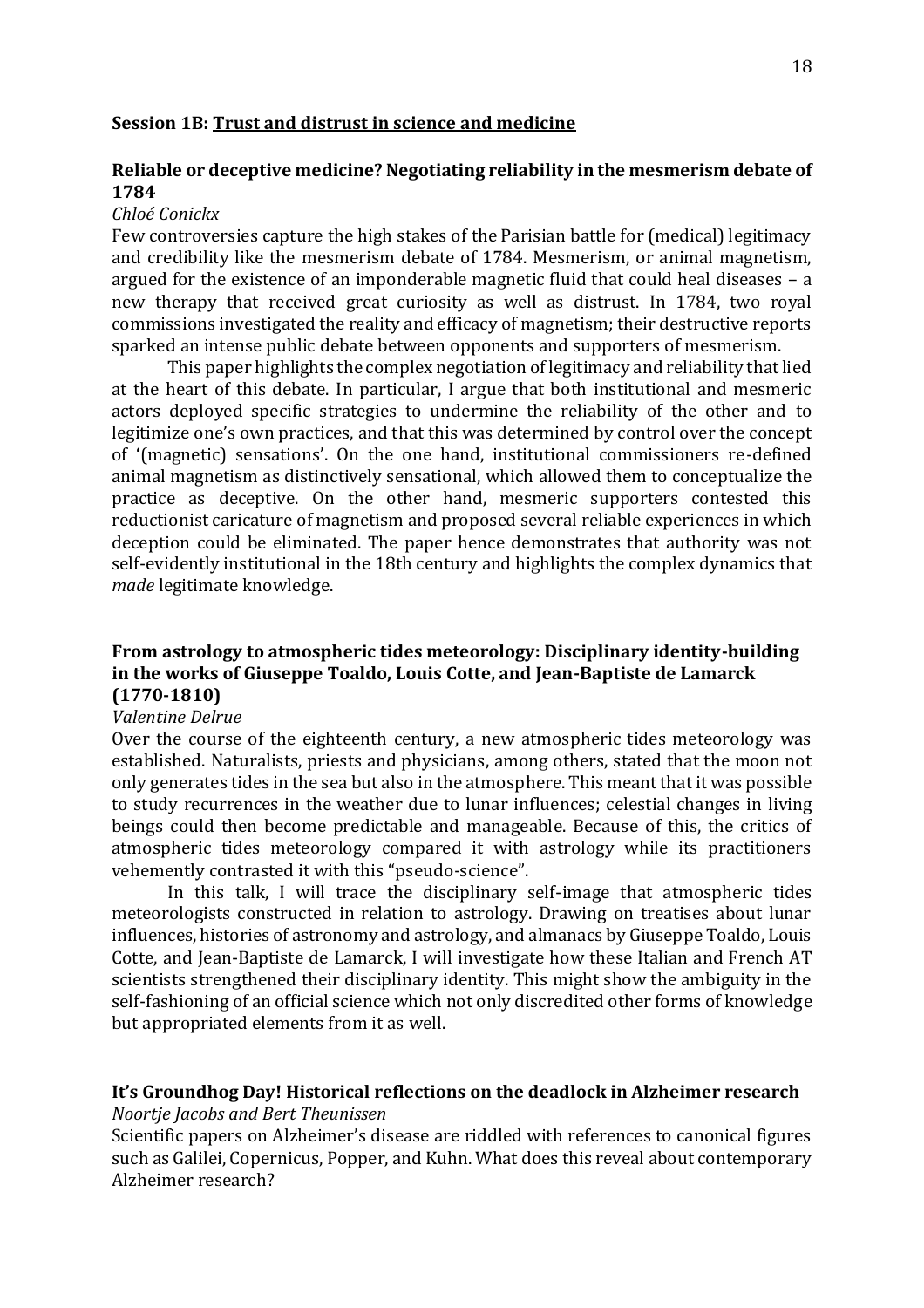In this talk, we show that Alzheimer research for decades now has been stuck in a Groundhog-day scenario: a time loop of fruitless academic debate with no prospects for a cure. In this tug war, the frequent referencing of historical figures serves as boundary work: by invoking Galileo or Popper, Alzheimer researchers question both the scientific quality and integrity of opposing camps. Historians will not be surprised that such rhetoric is ineffective in resolving the deadlock.

We also explore if insights into the science system from the history of science might help to bring the discussion forward. As with other wicked diseases, the definition of Alzheimer's as a medical condition has created a funding-research industry that is 'too big to fail', despite the absence of clinical progress. Peer review may be effective within the blackbox of a dominant paradigm, it works against opening up the blackbox. A fundamental discussion is required on both the definition of the disease and on funding. This cannot be left to scientists; it should be a public debate.

#### <span id="page-18-0"></span>**Session 1C: Collaboration, trust and new economic realities**

# **Nineteenth century international collaboration and the problem of mutual trust: Johann Jacob Baeyer and the** *Europäische Gradmessung*

#### *Frans van Lunteren*

Large scale International scientific collaboration got started in the nineteenth century with several major projects in the so-called Humboldtian sciences. One of these projects was the *Europäische Gradmessung*, the triangulation of a large part of Europe as a major contribution to the determination of the shape of the earth. Initiated and lead by Johann Jacob Baeyer, it required the cooperation of all major European states. Baeyer had climbed the ranks of the Prussian army and had eventually been appointed as head of the goniometric department of the General Staff in the rank of general. However, a conflict with the army made him give up this position at the army and work directly for the Prussian ministry. The international project was partly his attempt to regain control over Prussian triangulations. Gradually, other contributors to the international project were sucked into the conflict to such an extent that the continuation of the project came to be at risk.

# **New markets and new expertise: the Belgian Nuclear Research Center and the growth of nuclear medicine in Belgium (1990 – 2020)**

#### *Hein Brookhuis*

This paper will address the role of nuclear medicine in the evolution of the Belgian Nuclear Research Center (SCK CEN). As an aspect of nuclear technology that has caused less public controversy, it provides new perspectives on the theme of nuclear expertise in society in recent decades (1990 – 2020). Scholarship on nuclear medicine has focused on the period of the 1940s and 1950s, and rightfully emphasized how the spread of nuclear technology during the Cold War had a major impact on the development of the industry, described by historian Hans-Jörg Rheinberger as "big science coming in small pieces." However, the closedown of many research reactors during the 1990s and its consequences for nuclear medicine have remained largely understudied. Interestingly, the medical and industrial applications increasingly became a political justification for investments in the Belgian research reactor (BR2) from the 1990s onwards. Therefore, I will explore how the Belgian Nuclear Research Center redefined its activities and identity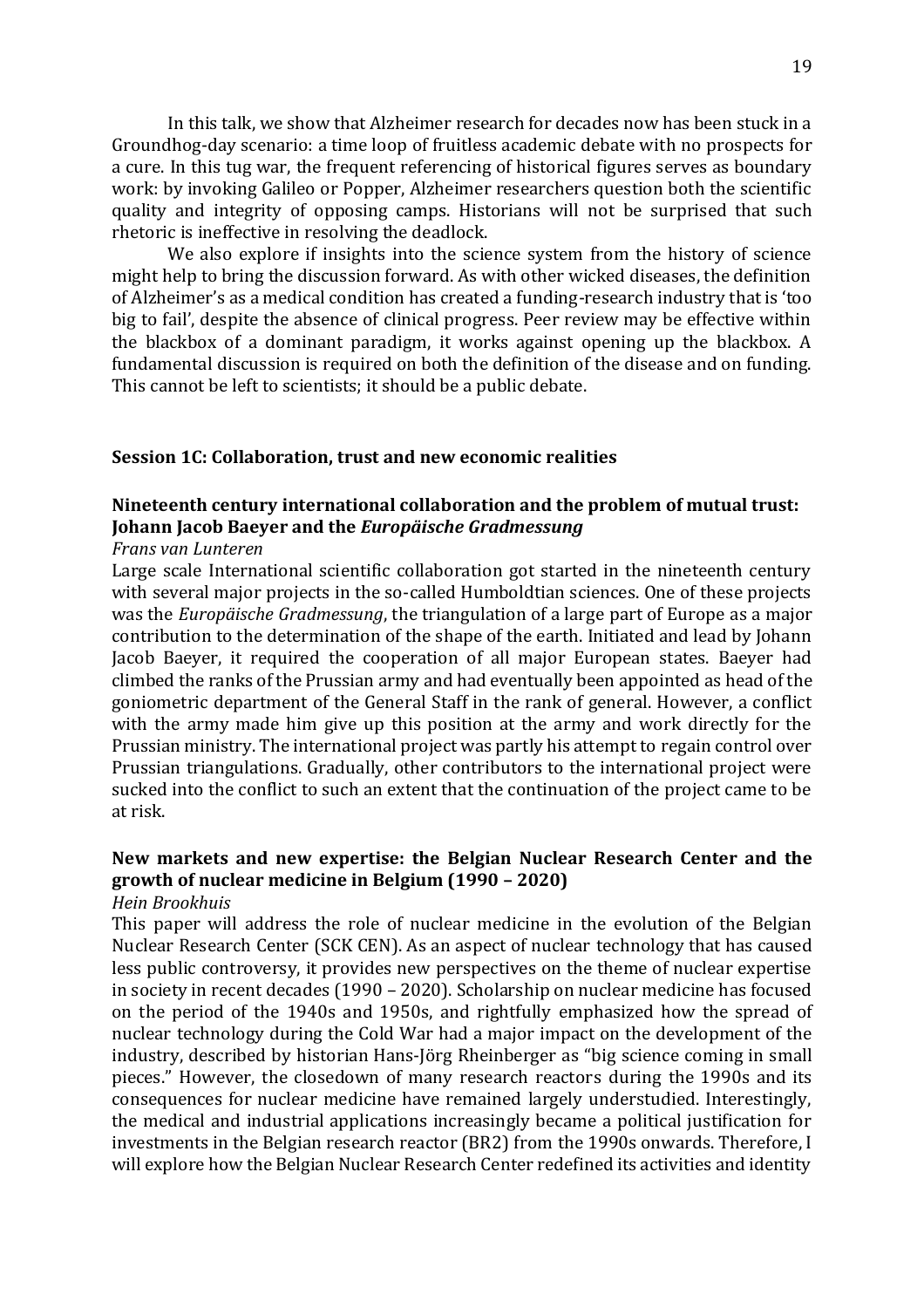in relation to its infrastructure. I will do so by highlighting its renewed interaction with academic expertise, the global medical industry, and the public legitimization of nuclear technology by means of the history of their main research reactor and expanding expertise in nuclear medicine.

#### **Science for an Open Future: Distrust of Expertise in the 1970s**

#### *Tom Kayzel*

Although the distrust in science is nowadays mainly associated with right-wing movements, it was the end of the 1960s primarily left-wing social movements that contested scientific expertise. New left, second-wave feminism and student protesters argued that science and technology were not politically neutral but in service of state control, "the military-industrial complex" or a suffocating system of instrumental rationality. One particular argument advanced by these political movements was that scientific expertise, especially in the guise of economic planning, was foreclosing the future. Economic growth, the welfare state and the Cold War stalemate, seemed to project only one particular and stagnant image of the future. Consequently, one of the aims of the new social movements was to open up the future again. Using the writings of the Dutch futurist movement from the 1970s as an example, I will analyse this argument in detail and look at the responses from Dutch scientific experts and policymakers. I will argue that in an attempt to reclaim their authority scientific experts and policymakers refurnished their techniques as tools for imagining open futures. In other words, the discredited technologies were transformed into technologies of trust. The legacy of the strategy is ambiguous. With the rise of neoliberal policies at the end of the 1970s, the future became indeed more open yet distrust remained manifest.

# <span id="page-19-0"></span>**Session 2A: Knowing rivers in the eighteenth century Dutch Republic Session organizer: Matthijs Boom**

What does it mean to know a river? To know the shape of a riverbed, the river's past course, the volume of its flow? And to whom does it matter? In the deltaic landscape of the Dutch lowlands, expert knowledge of rivers was critical to protect people against inundations and to keep waterways navigable. This chaired session explores three related case studies in the history of Dutch water management, focusing on the experts who were instrumental in fashioning the ways in which rivers could be known over the course of the eighteenth century. From the ambitious surveys of Nicolaas Cruquius, through the antiquarian debates over the Rhine's history, to the fluid mechanics of Christiaan Brunings, these papers explore the politics, the disciplinary divisions, and the instruments that determined knowledge of rivers in the eighteenth-century Dutch Republic.

# **What did expertise offer to eighteenth-century river management?**

#### *Jip van Besouw*

River flooding has threatened Holland's cities throughout history but was particularly hazardous in the early eighteenth century due to increased peat cutting and canal digging. Traditional craft solutions no longer sufficed, and governments turned to new solutions. One was bringing together various types of expert knowledge. The advisory boards thus created—consisting of mathematicians and philosophers from Leiden University as well as expert craftsmen such as cartographers and surveyors—are direct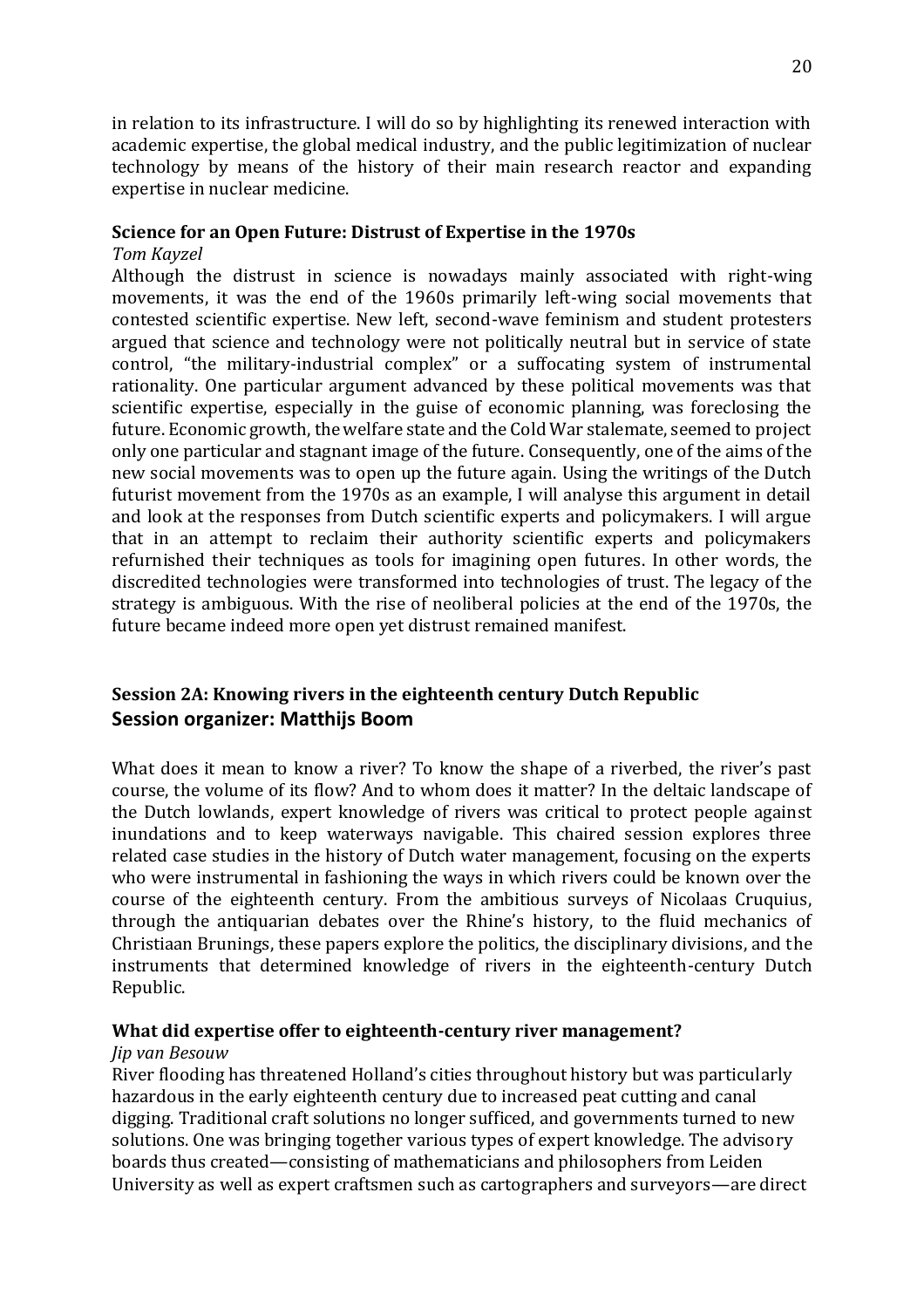precursors of the professional Dutch 'Waterstaat', the governmental body still in charge of river management. This tale of success suggests the initial advisory boards had something important to offer to the executive governments. Certainly, involving wellknown professors provided standing and trust. However, contrary to narratives of the ineffectiveness of early modern 'science' in providing 'technological benefits', the historical developments suggest the advisory boards offered such actual technical benefits, too. I discuss one particular object with such benefits, a stunning depth contour map of the Merwede river by Nicolaas Cruquius. Particularly, I show how the map visualised the distribution of volumes over different arms of the river. This visualization, I argue, turned the map into a helpful tool for decision makers.

# **Who can tell the river's history? Eighteenth-century debates over the Rhine's past** *Mathijs Boom*

By the eighteenth century, the course of many a Dutch river was increasingly shaped by extensive hydraulic engineering. Yet, people were aware that this had not always been the case. The rivers of the Dutch delta had a history of their own, even before the arrival of humans on the floodplains bordering the North Sea. A variety of experts and knowledgeable amateurs debated the changes shaping the delta, combining insights from various fields of knowledge. Among the writers involved in these discussions we find historians, antiquaries, surveyors, engineers, and natural philosophers. Drawing on different knowledge traditions, whether textual, material, or experimental, they sketched the contours of the rivers' past. Yet in the history of the delta, human and natural forces proved so entangled that it was difficult to judge which experts could best tell the river's history. This paper will chart the interactions of different eighteenth-century experts in their attempts to do so. How did they conceptualize the history of the delta? What was included in their stories and what wasn't? Which sources did they draw on and what did these sources reveal about the shift course of the land's waters?

# **Taking the measure of a river: an instrument based on fluid mechanics, expert knowledge and embodied understanding**

#### *Maarten Kleinhans*

In 1789-1792, Christiaan Brunings (1736–1805) designed, calibrated and applied an instrument to measure the flow velocity in the river Rhine. Brunings' aim was to determine the division of the flow discharge between the river Waal and the Pannerdensch Kanaal, which was dug in 1707 as a bypass of the river Nederrijn that had gradually silted up. The data collection allowed him to manually integrate the flow velocities to total flow discharge. The measurements were important, because the division of the flow between these river branches determines navigability and flood risk in the entire delta. Little is known of Brunings' knowledge of fluid mechanics, but the principle and the design of the instrument and its use in data collection suggest that he had expert knowledge of the river, where he knew what relevant variables to measure, and technical 'embodied' understanding of hydrodynamics, as he knew how to measure the flow accurately. But open questions remain: how much theoretical knowledge and practical knowledge on drag and boundary layers was available at the time, and did Brunings have access to it? Where was Brunings situated between theoreticians on fluid mechanics and the practitioners involved in measuring and attempts at controlling the rivers?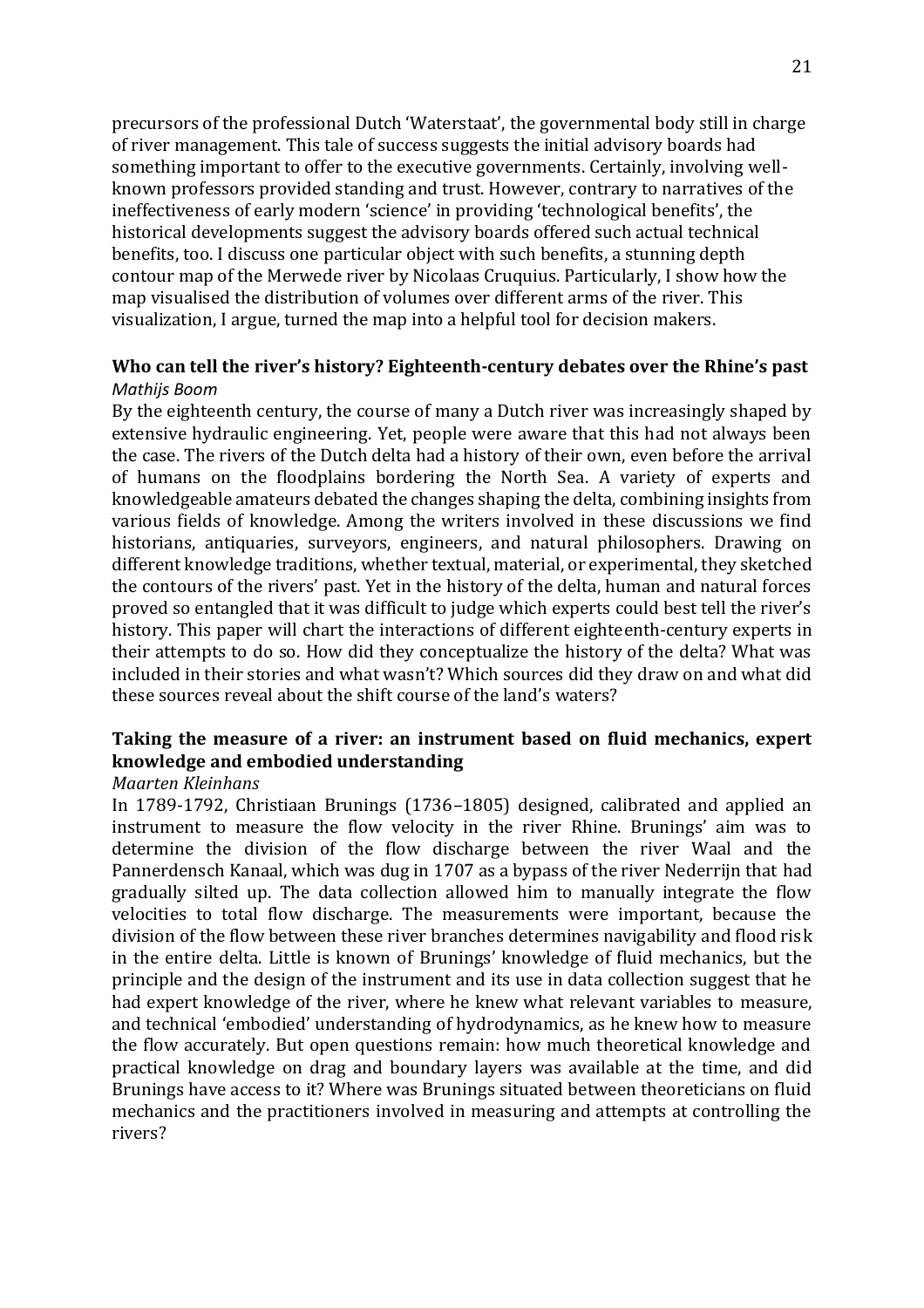#### <span id="page-21-0"></span>**Session 2B: Contested knowledge: natural history as case**

# **No net improvement: the** *Society for the Promotion of Dutch Ichthyology***'s failed attempts at influencing Dutch fisheries**

#### *Robbert J Striekwold*

In 1846, the Dutch naturalist and fish afficionado P. W. van den Ende founded the *Society for the Promotion of Dutch Ichthyology*. The *Society*'s goal was explicitly utilitarian: to improve the efficiency and yield of Dutch fisheries. To this end, its members published a flurry of reports on particular fishing techniques and equipment that could be enhanced, fisheries policies that could be streamlined, and so on. The need for such improvements was keenly felt at the time, for the once-proud Dutch fisheries were in a sorry state. However, the desire of the *Society* to function as a kind of liaison between fishers and policymakers was met with scepticism, if not outright indifference, by both sides. On the one hand, Dutch politician's appreciation for natural-historical knowledge was at an alltime low by the mid-19th century. On the other, fishermen tended to regard the knowledge of naturalists as of little practical value. In the end, the *Society* failed to overcome its perceived inutility, and it played no significant role in the debates during the 1850s that led to the new 1857 *Fisheries Law*. Reflecting on this failure may shed light on how scientific organizations may or may not gain influence in policymaking.

#### **Trust and Credibility in European Zoology around 1800**

#### *Johannes Müller*

Despite the rapid growth of zoological and botanical collections in the eighteenth century, much of what Europeans knew about the faunas and floras of other continents could not be inferred from conserved specimens. In order to understand the basic behavioral characteristics and physiological functions of dead organisms, European naturalists depended on reports and accounts from overseas. Such sources often had a narrative and anecdotal characters and their claims to credibility could seldom be checked. In this paper, I address mechanisms of evaluation that were invoked by German and British naturalists in order to make sense of dubious accounts whose credibility could not directly be checked. Such accounts and anecdotes often were often the very motivation of natural historical inquiry, for example the circulating reports on carnivorous plants, amphibious fish or electric eels. Using a intermedial approach, this paper focusses on an number of such anecdotes and traces their circulation across travel reports, news media, natural histories and reports in early scientific journals. Addressing the transfer of knowledge between different media, I discuss how trust was created in each specific medium and how claims to truth and credibility changed around 1800

### **Rival Views of Natural History: the Natuurkundige Commissie and the Colonial Museum in Batavia**

#### *Pieter van Wingerden*

On August 27, 1837, Prince Henry visited a formal gathering of the Batavian Society of Arts and Sciences, where he listened to a speech by Pierre-Médard Diard (1794-1863) celebrating the recently founded Colonial Museum in Batavia. Diard was directing member of the Natuurkundige Commissie, a group of naturalists sent out to the Indies by the Dutch government to collect specimens for 's Rijks Museum voor Natuurlijke Historie in Leiden. Diard believed in natural history as a tool to improve agriculture and bring welfare and prosperity to society, while the director of the Leiden Museum, Coenraad Jacob Temminck (1778-1858) was only interested in expanding the collections of the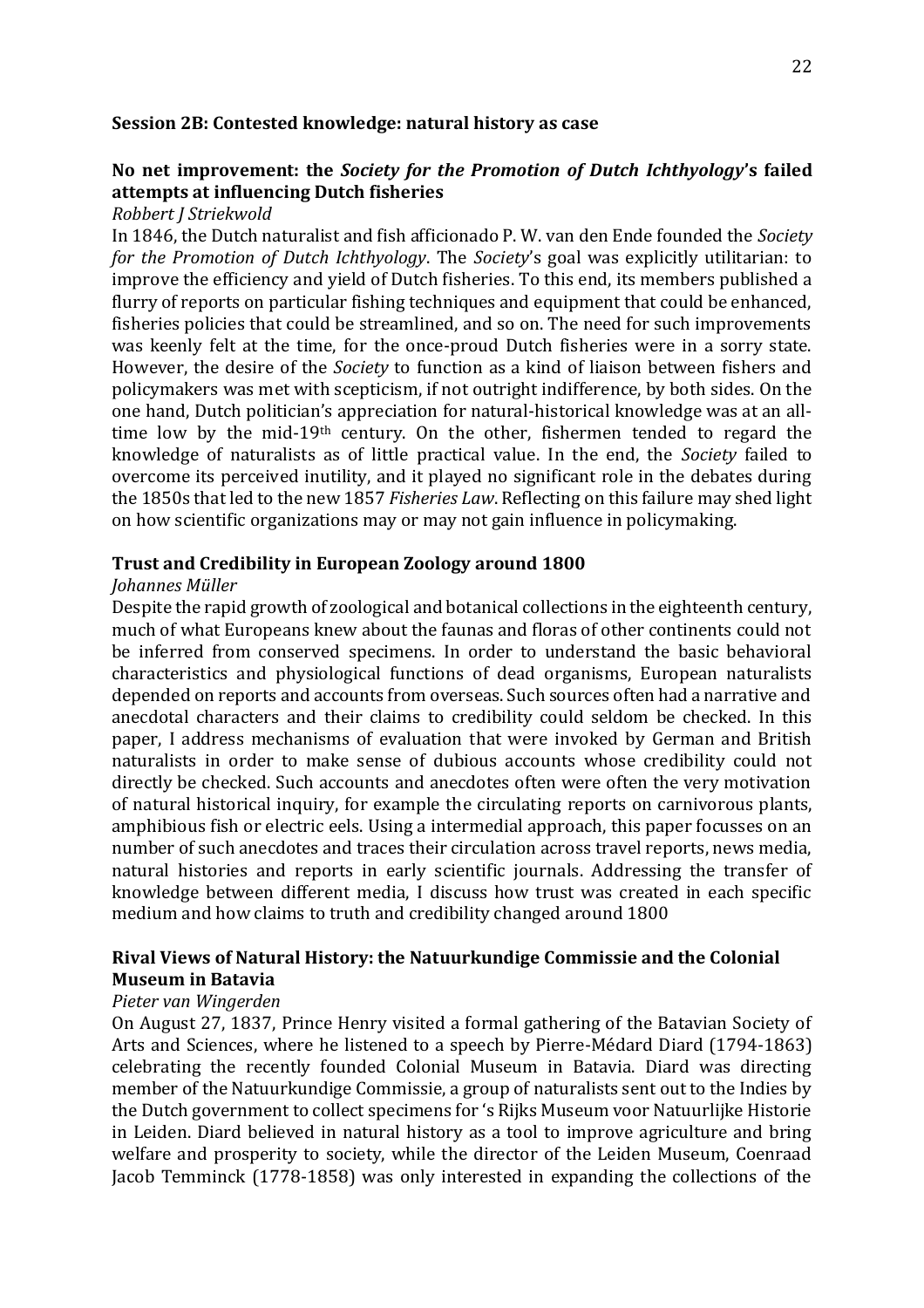Leiden Museum with taxonomic purposes in mind. I will draw out how these two diverging views of natural history led to conflict with the Colonial Museum at its centre. The Museum case reveals a tension that ran through the makeup of the Natuurkundige Commissie as a fault line that would occasionally surface in the form of conflict.

#### <span id="page-22-0"></span>**Session 2C: Science, digital technologies and the museum**

# **An exceptional planetarium from the 18th-century Austrian Netherlands restored** *Huib Zuidervaart*

The view that the Earth was merely a planet, orbiting the much larger Sun, was first published by Nicolaus Copernicus in 1543. In doing so, he rejected Ptolemy's classical idea that the Earth was at the centre of the universe. Years later, in 1588, the Danish astronomer Tycho Brahe published his own model of the universe that showed aspects of both the Copernican and Ptolemy's model. These three worldviews coexisted well into the seventeenth century. Copernicanism did not make a definitive breakthrough until the early eighteenth century, especially after Isaac Newton's theory of gravitation successfully explained the celestial motions.

In the eighteenth century it became fashionable to imitate and demonstrate the Copernican celestial movements in astronomical clocks or planetariums. However, a planetarium in which different world views were depicted, rotating simultaneously and driven by a clockwork, has hardly been made. A rare attempt to do so – namely the construction of an astronomical clock with a Tychonic and a Copernican planetarium – was made in 1771 by Jean Paulus (1710-1781), a Jesuit priest from the Austrian Netherlands. This cleric worked as a watchmaker at the Brussels court of Prince Charles of Lorraine, governor-general of the Austrian Netherlands. Paulus's untimely death, however, prevented the completion of this exceptional astronomical gearwork. The mathematician Michel Ghiesbreght (1741-1827), who bought the incomplete instrument at auction in 1781, tried to complete it. He succeeded only after great difficulties. Later, the planetarium fell into disrepair and after all sorts of wanderings, the instrument ended up in the collection of planetarium Zuylenburgh, in Oud Zuilen, a few years ago.

The instrument is currently being restored to its former functionality by the skilled hands of ancient clocks restorer Piet de Ruiter, who, thanks to the original construction drawings preserved with the instrument, is able to reconstruct missing parts. Thanks to his efforts, a unique astronomical clock from the Southern Netherlandish will soon be able to function again, as it was originally intended.

In our presentation, a short history of the instrument will be presented and the recent – fairly far-reaching – restoration will be discussed; a restoration which lets functionality prevail over the principle formulated by the Dutch 'Oudheidkundige Bond' in 1917: 'Preservation takes precedence over renewal' ('Behouden gaat voor vernieuwen').

#### **Demonic technologies: Understanding human approaches to digital systems**  *Gerhard Wiesenfeldt*

This talk will discuss a new research project that combines early modern intellectual history with the anthropology of human computer interactions by analysing the way we engage with large digital systems through the framework of demonological thinking. The premise of the project is that in such engagements we act as if we were encountering demons, i.e. intelligent beings beyond our control with agency of their own. We can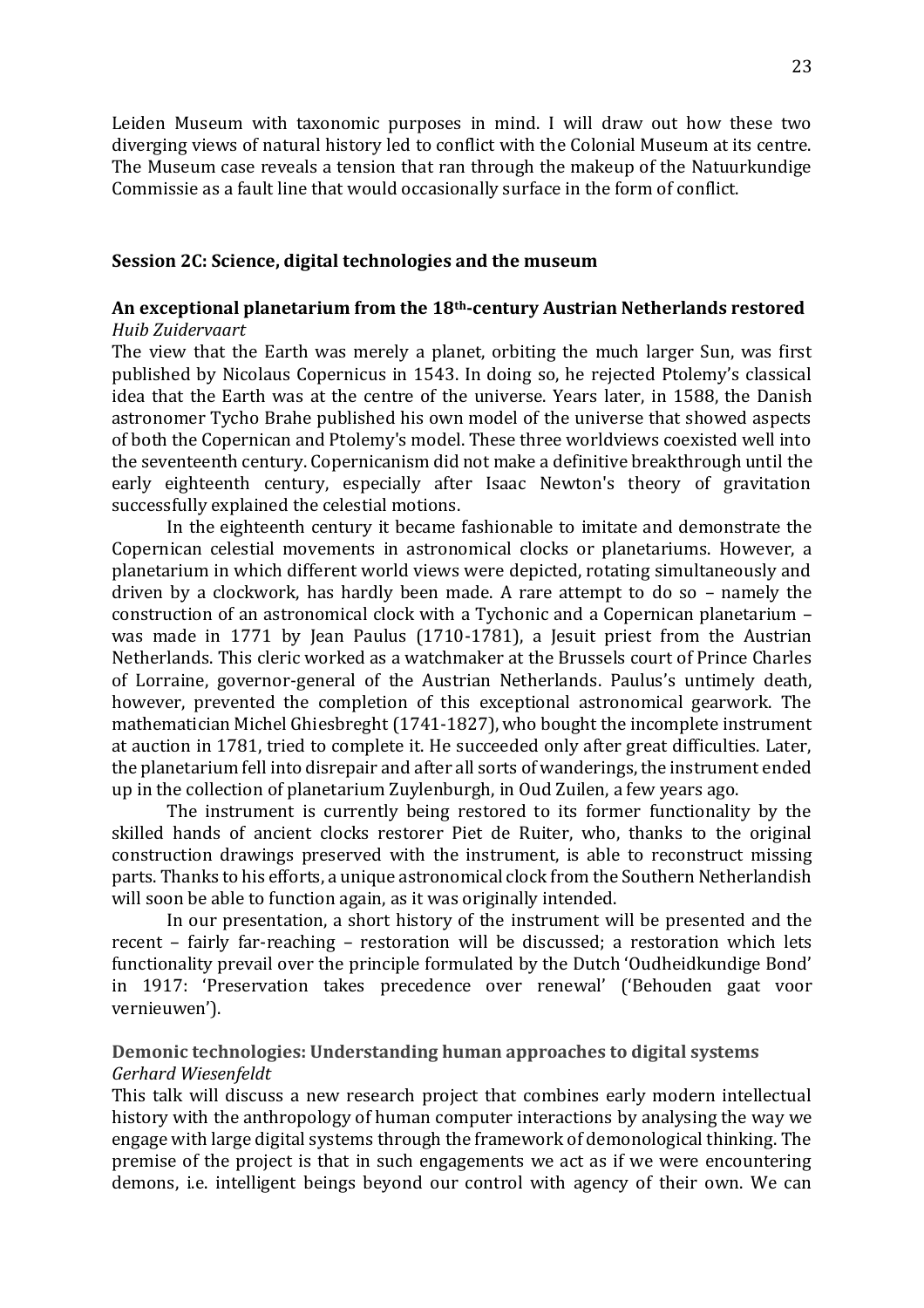commission them for tasks we cannot do ourselves, but we are aware that these demons follow their own interests and may well turn against us. Such interactions are thus not built on relations of trust, but rather on volatile risk assessments about known benefits and partially unknown costs. The old tradition of associating technology with magic has frequently been reemphasised, e.g. in Arthur C. Clarke's dictum that "any sufficiently advanced technology is indistinguishable from magic". While such analysis is straightforward, as in interactions with technology we frequently use magical practices we follow procedures that we believe will work but we don't know why - modern interpretations tend to shy away from the earlier debate whether such magic has natural or demonic causes. Our approach argues that even though demonological thinking is delegitimised as irrational, it still informs our thinking when encountering technological systems beyond our control.

#### **Biographies in Boerhaave**

#### *Christel Schollaardt en Ad Maas*

How does a science museum like Rijksmuseum Boerhaave collect recent and actual scientific heritage? The (over)abundance of material, the 'difficulty' of many of the research set-ups in the modern sciences and the emergence of computer-technology and software all put heavy challenges to this area of collecting. To get to grips with this, the new collection strategy of Rijksmuseum Boerhaave focuses particularly on certain 'grand challenges', big social challenges, like the energy-transition or the prevention of pandemics, to which many scientific efforts nowadays are dedicated. The first part of our presentation will discuss this new collection strategy. Next we will elaborate on the method of object biography we are developing, which will help us to deal with 'recent' scientific artefacts in a meaningful manner.

# <span id="page-23-0"></span>**Session 3A: New global infrastructures in meteorology as technologies of trust, 1848-1914**

#### **Chair & session organizer: Robert-Jan Wille**

#### **New global infrastructures in meteorology as technologies of trust, 1848-1914**

This session focuses on the development of new global infrastructures in the history of meteorology, analyzing their role with the history of public and scientific trust in meteorology. In the early Victorian age, predicting the weather was seen as a relic of early modern superstition, comparable to astrology (K. Anderson, *Predicting the Weather,* 2005). From the 1840s, new global infrastructures such as the telegraph, weather ships, weather balloons and new government departments, and graphic tools like weather maps, made it possible for 'professional meteorologists' to engage with the uncertainties of the weather in a more structural way, and even start thinking about scientific weather 'forecasts'. They produced weather scenarios for the future, based on calculations and measurements. In other words: meteorology was reorganized into a 'physical science' of weather, atmosphere and the climate. This created a dilemma of trust: what was the status of weather forecasting? Was it possible to predict the future in a scientific way? By the early twentieth century, scientific weather forecasts had gained the public's trust. In this session we will analyze the new infrastructures of weather research and forecasting. We will look at the 'technologies of trust' that were created between the age of liberal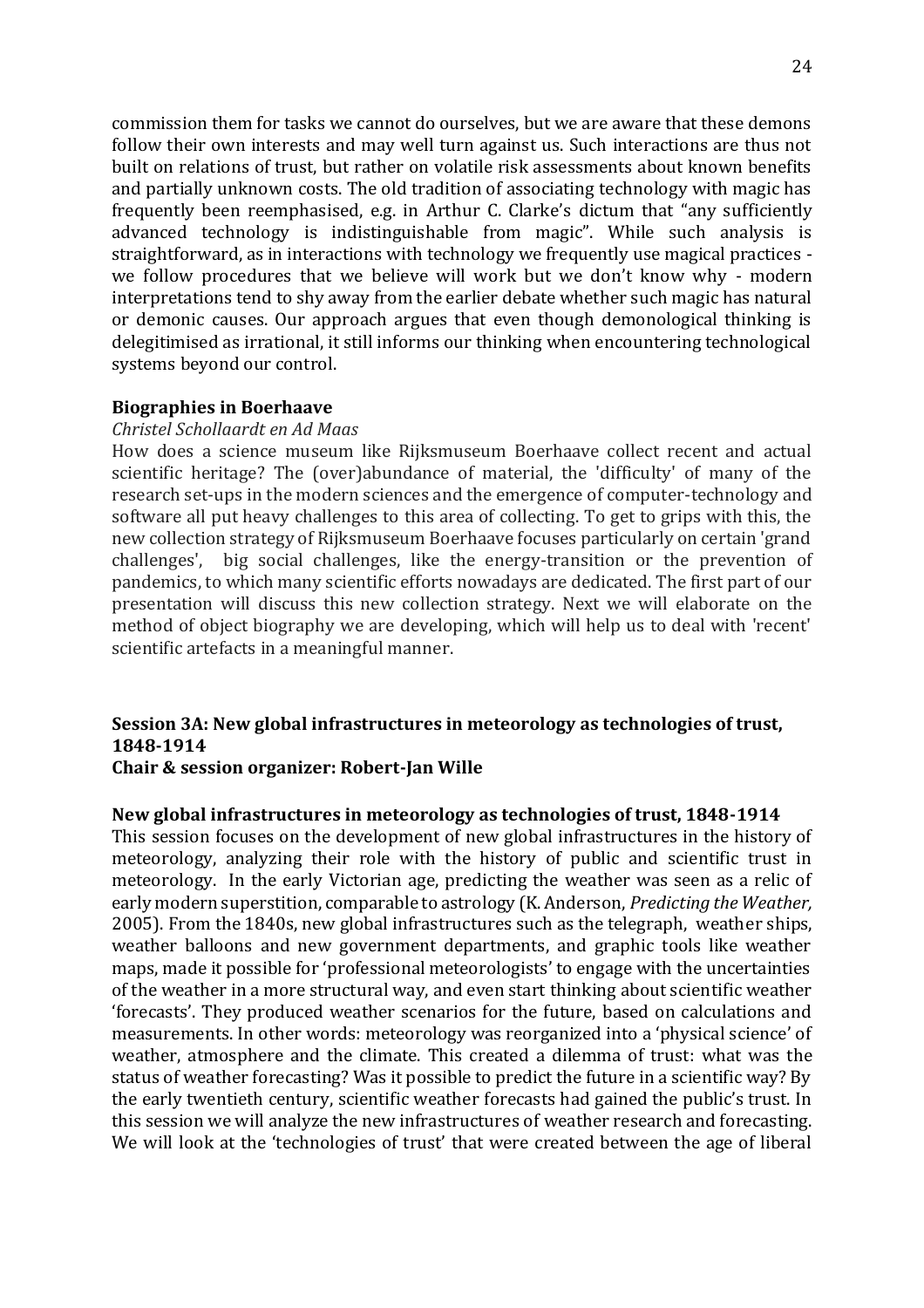reform and the First World War, focusing on three case studies: Victorian Britain, the Netherlands and Imperial Germany.

#### **Fitzroy's forecasts: the making of a controversy**

#### *Elske de Waal*

Robert Fitzroy is known in relation to two important episodes in the history of science: he was Darwin's captain on the Beagle, and he was the first to issue official weather forecasts in Britain. In both these cases, his contemporaries qualified his role as unfortunate. He was the overly religious critic of Darwin's evolutionary theory, and an overzealous amateur who transgressed the boundaries of scientific meteorology by trying to predict the weather. Historians such as Katherine Anderson, while placing Fitzroy in his historical context, adopted this contemporary characterization of Fitzroy and his forecasts as clearly and unambiguously controversial. In (popular) public sources from the 1860s, however, the controversy appears conspicuous in its absence until 1865, the year Fitzroy died. It was only through a subsequent investigation into his work at the Meteorological Department, resulting in the *Galton Report*, that his work was reconstructed as having been scientifically inadequate from the start. This (lack of) controversy can be understood in terms of boundary work among the scientific community, concerning the amount of uncertainty that can be allowed in scientific meteorology. By doing so we can learn more about the social, political and scientific considerations that influence the public discussion of uncertainties.

#### **Familiar uncertainty: how we learned to trust weather forecasts**

#### *David Baneke*

In 1860, storm warning systems were introduced in various countries including the Netherlands. They were hailed as triumphs of science for the benefit of mankind. But it looks like the warnings had little effect in everyday practice at sea. In 1898, the Dutch weather office (KNMI) introduced a renewed storm warning service. It had a difficult start: it was initially distrusted by sailors, and it caused tensions within the KNMI, where scientific and practical criteria of 'trustworthiness' clashed. By the 1910s, the storm warnings had gained the trust of sailors, however, and by the 1930s they had become part of daily shipping routine. In this talk, I will analyze the history of the storm warning systems, and the infrastructures it relied upon. I will also analyze the relation between scientific confidence and public (dis)trust in storm forecasting. It is part of a research project on how we, as a society, have learned to deal with uncertainty in weather predictions.

#### **German weather balloons, European aerology and the third dimension, 1890-1914** *Robert-Jan Wille*

From the 1870s onwards, daily weather maps became the central tools of meteorology, the science of weather and dynamical atmospheric conditions. These maps, produced by data collected globally through international telegraph networks, created a framework for mapping and guesstimating the routes of depressions and other weather phenomena. The biggest challenge for meteorologists was the *three-dimensionality* of the atmosphere. In 1902 French and German meteorologists 'discovered' the stratosphere, which made meteorology, like geology, a science of interacting layers that needed to be mapped vertically as well. In 1906 the concept 'aerology' was proposed by Wladimir Köppen for a new international program of vertically and horizontally mapping the atmosphere. Thanks to balloons, international campaigns and three-dimensional maps,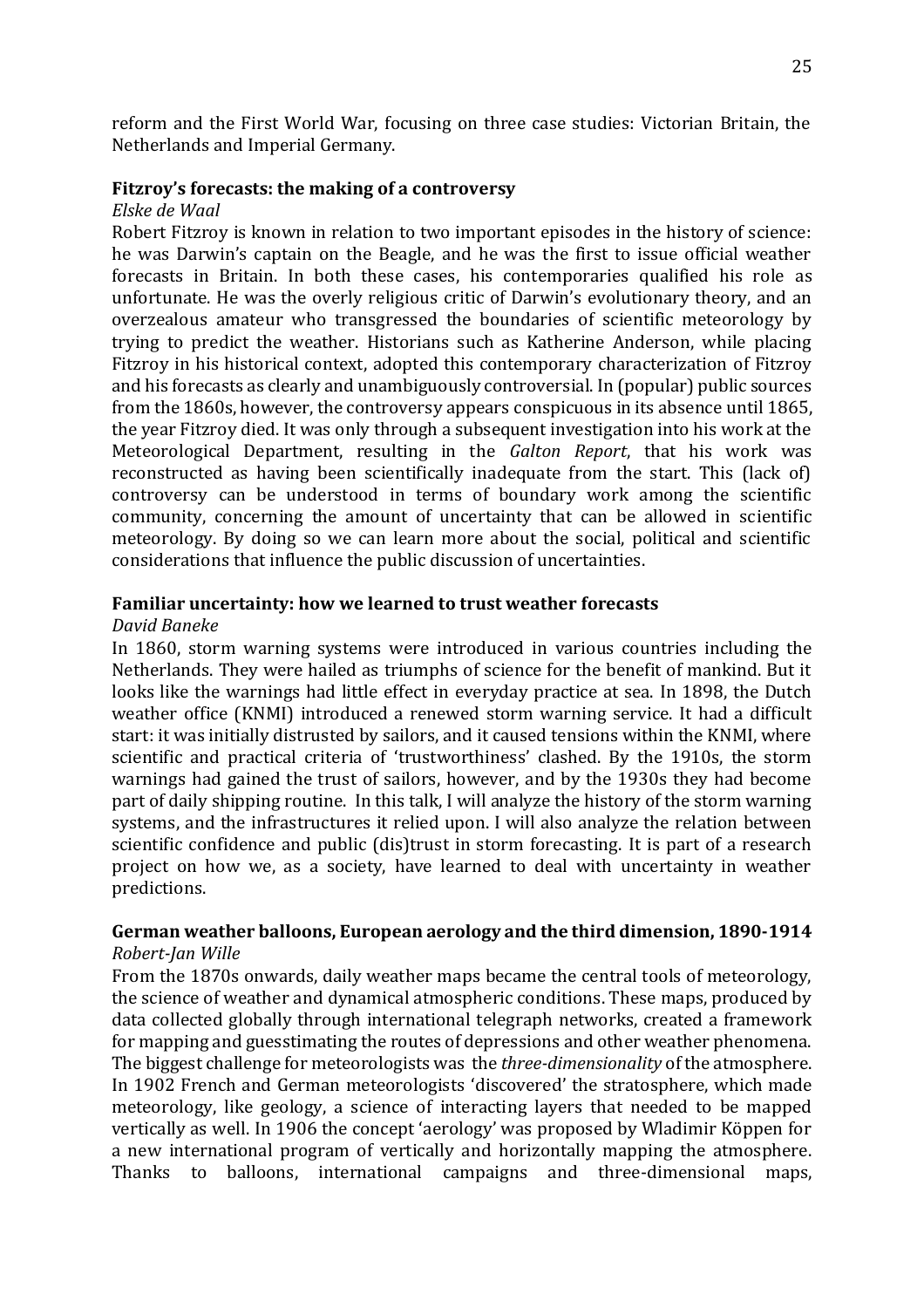meteorologists in Germany and Scandinavia (the Bergen School) realized that projecting weather scenarios might not be such an infeasible dream after all, although many Austrian meteorologists were still very skeptical.

#### <span id="page-25-0"></span>**Session 3B: History of medicine (1)**

# **Gaining Expert Status: Obstetric Technology and Priority Claims in the Medical Press (Belgium, ca. 1850)**

#### *Jolien Gijbels*

In the mid-19th century, medical disciplines as we know them today, did not exist. Developing specialist knowledge was not quite common, nor was it vital to achieve scientific success. A small number of physicians, however, succeeded in gaining expert status in a particular area. As I will argue, one of the most effective ways to become recognized as an expert around 1850, was to claim ownership over a technical innovation. The focus of this presentation is on Belgian negotiations over who received credit for the invention of obstetric instruments that were used to perform an embryotomy (this is the reduction of the volume of a foetus in order to facilitate its extraction through a narrowed pelvis). Technical discussions about this procedure in the medical press gave doctors opportunity to show off their know-how in obstetrics. As I will show, printed proof of practical experience was key to receive scientific recognition during such priority disputes. Expert status in the field of obstetrics was mostly reserved for Belgian physicians who succeeded in disseminating examples of their technical skills to a large medical public.

#### **Provenance history of Fetuses (Amsterdam, 1860-1930)**

#### *Lisa van der Heyden*

In recent years, new movements have emerged within medicine: *patient-centered medicine* and *integrative medicine* challenge the evidence based knowledge practices that have been institutionalized in medicine from the nineteenth century onwards. New sensitivities and research questions have emerged surrounding patients' voices past and present, both within medical and historical research. The material culture surrounding the history of medicine faces the same sensitivities, especially in respect to anatomical collections. We are forced to rethink and re-evaluate certain anatomical specimens in relation to the patients who provided them. In this paper I will present such a case, that of the museum Vrolik, located in Amsterdam, that holds an anatomical collection of human and animal remains, among them 840 specimens with congenital defects. Questions on where these fetuses came from, how they were collected and how these practices of collecting were regarded in society, inspired new research on the provenance of these specimens. In light of the sensitivities mentioned above, the main research question is not what was allowed (within institutionalized medicine and the nineteenth century religious and legal frameworks), but how it was perceived by the patients (in this case the mothers and fathers who lost their babies).

# **"The husband, for whom she endures all this", or: How husbands have supported their childbearing wives for much longer than we give them credits for**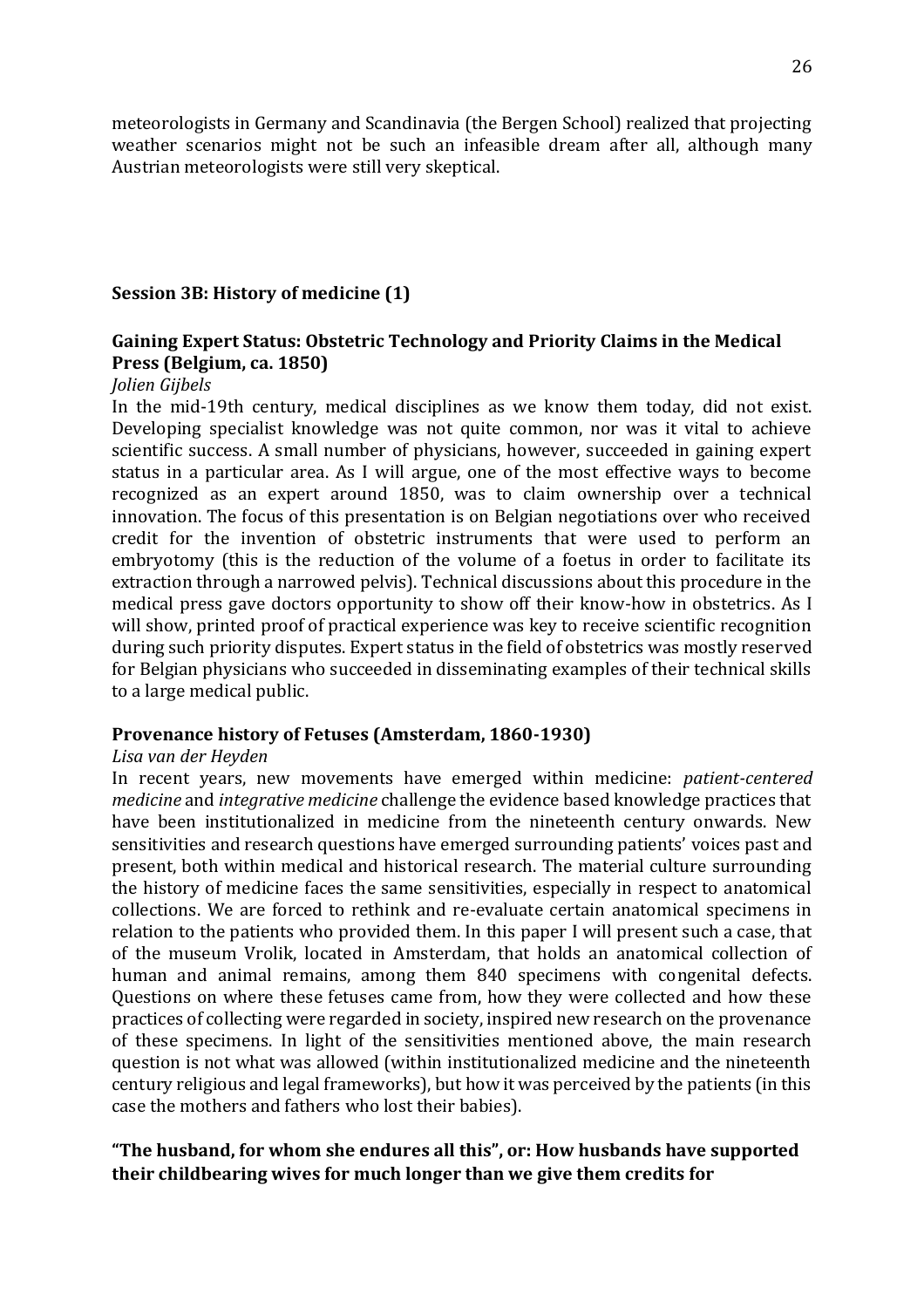#### *Hieke Huistra*

We tend to think that husbands stayed out of the birthing room until the late twentieth century; recent historiography on the US and the UK seems to confirm this picture. In this talk, however, I show that the Dutch case does not fit this narrative. Through analyzing professional debates in medical journals, medical case notes, and egodocuments of new parents, I show that in the early twentieth-century Netherlands, at least part of the expectant fathers attended the birth of their children, and that their attendance was usually accepted by both the general public and medical professionals. I argue that many medical professionals even valued husbands' presence during labour and birth because they could offer women something no-one else could: emotional support. Some doctors considered this so crucial that they used it as an argument against hospital birth. My findings may teach us something about birthing practices and marriage bonds, but also about the mutuality of the trust relationship between doctors and patients. Medical professionals did not consider themselves more qualified than laypersons in every respect; when supervising a birth, doctors and midwives relied on husbands, trusting them to do an essential part of the job.

#### <span id="page-26-0"></span>**Session 3C: History of medicine (2)**

# **Medical experts, professional disputes and public opinion in court cases on the use of hypnosis around 1900**

#### *Kaat Wils*

As of the mid 1880s, the popularity of hypnosis became an object of concern in many European countries. In Belgium, the public debate on the dangers and promises of hypnosis resulted in 1892 in a law which regulated its use. The law prohibited public demonstrations of hypnosis and limited the right to perform hypnosis on minors and mentally ill persons to medical doctors. In the public debate leading up to the final version of the law, the expert advice of the Academy of Medicine had played an important role. The Academy's expertise had however also been publicly contested by successful lay healers and by some academically trained practitioners of hypnosis. The latter predicted that the law would prove inapplicable. Based on an analysis of court files from around 1900, I will show that they were right: no consensus existed on what hypnosis was, how its use could be proven and how it could be distinguished from simulations of hypnosis. Court cases in which medical experts disagreed were widely commented upon in both the medical professional press and the daily press, and this may well have contributed to a loss of trust in the therapeutic power and the scientific credibility of hypnosis.

#### **Challenging tuberculosis - building a consensus on environmental causes during the Dutch interwar years\***

#### *Martijn van der Meer*

Analyses of the 'declining trust in science as a democratic institution' often overlook the significance of disagreement *within* the scientific community that result from consensusbuilding. The muddled process of arriving at a consensus that 'non-experts' can trust appears especially problematic when expertise is used to legitimise practical responses to social problems. This paper follows the changing conceptualisation of the aetiology of tuberculosis by Dutch sanitary reformers during the interwar years. For the first decades of the twentieth century, the cause of tuberculosis was still debated along the lines of a heredity-contagion dichotomy. Yet, as Dutch investigators rendered infection with the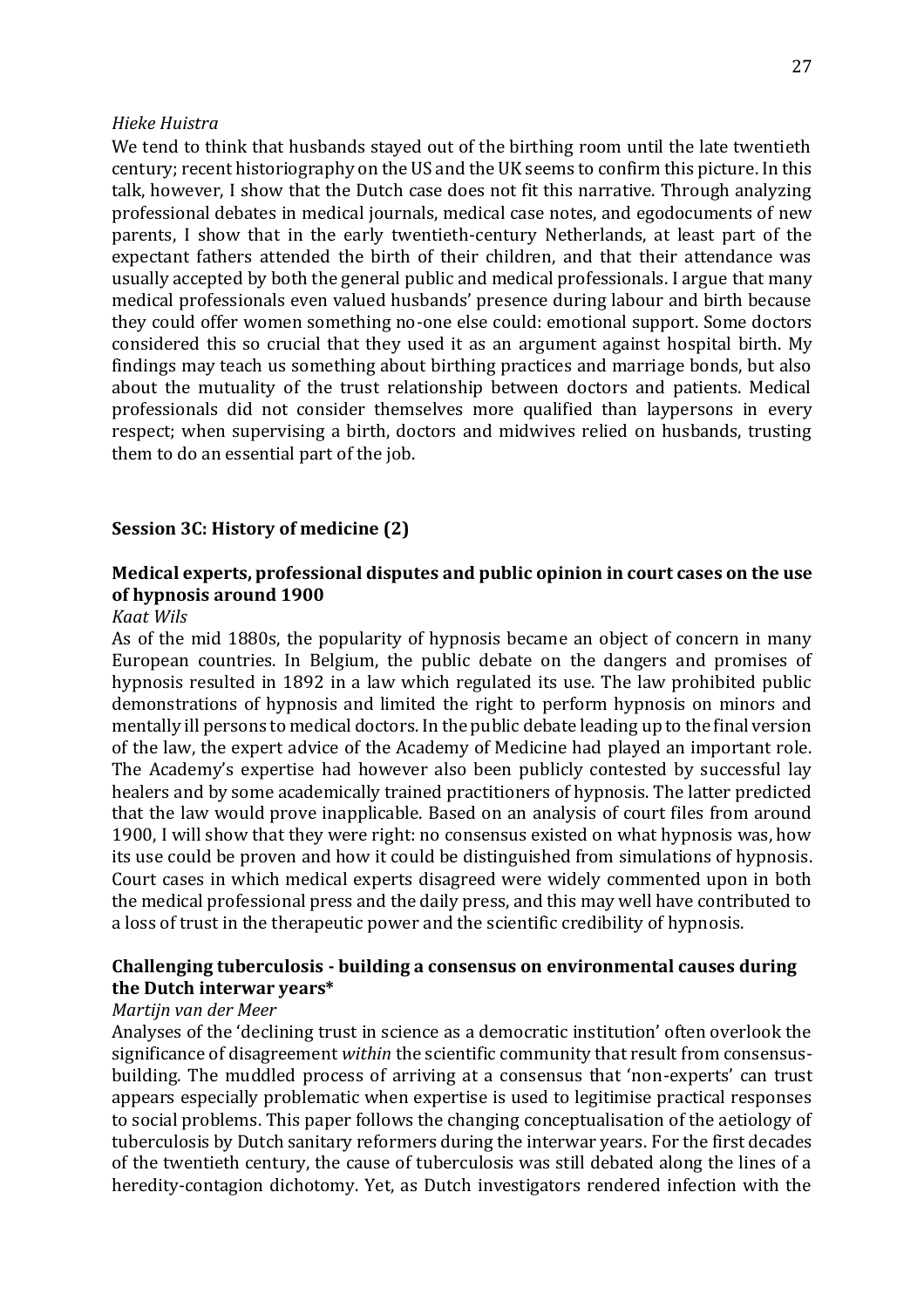'mycobacterium tuberculosis' a plausible proximal cause in the late 1910s, they started debating the social origins of disease 'constitution'. Instead of emphasising the inherited 'disposition' for developing infection into symptoms, Dutch sanitary reformers preferred to explain disease constitution as resulting from the quantity of 'exposition' to causative agents in a harmful environment. Towards the end of the 1920s, however, sanitary reformers synthesised this tension by explaining tuberculosis as a 'developmental condition' due to the relative weight of both biological *and* environmental 'health determinants' or 'epidemiological units'. I will explain this remarkable attention for environmental influence as resulting from the preference among Dutch sanitary reformers to improve developmental conditions to solve the social problem of tuberculosis. This case thereby illuminates the relationship between science-based solutions and expert consensus as interactional rather than one-directional.

\*This paper is based on chapter 3 of my master thesis *Individualised Public Health – a conceptual history of heredity during the Dutch interwar years*.

# **An insult to science and justice. Distrust in Forensic Psychiatric Expertise in Liberal and Fascist Italy (1910-1930)**

#### *Franco Capozzi*

The introduction of psychiatric expertise into nineteenth century criminal courtrooms was generally met with resistance by judges, who wanted to maintain priority of judgement over that of medical witnesses (Wollfram 2018; Eigen 2016; Rotondo 2009; Guarnieri 1991). Italy was not an exception in this sense: psychiatrists rarely determined verdict of criminal trials (Chiletti 2016, Miletti 2007). This paper aims to shed light on the role of forensic psychiatrists in the courtroom by investigating the influence of their expertise on trials for murder in early twentieth century Italy. To this end, it analyzes a series of criminal proceedings that took place in Turin between 1910 and 1930 in which Mario Carrara, professor of Forensic Medicine at the local university, was called on by the court to express his medical opinion on the mental state of the defendant. How often and in which cases did his testimony persuade judges and jurors and influence the final sentence? How many times, instead, were his judgements disregarded or contradicted by the verdict and why? How did the press covering the trial judge Carrara's forensic conclusions? The findings of this research add to our understanding of the role of forensic experts in European modern history.

#### **References:**

Chiletti, S. 2016. *I mille volti della perizia. Sapere esperto, sapere profano nei processi per infanticidio a Firenze all'inizio del XX secolo*.

Eigen, J. P. 2016. *Mad doctors in the dock: Defending the Diagnosis, 1760-1913*.

Guarnieri, P. 1991. *Alienists on Trial: Conflict and Convergence Between Psychiatry and Law (1876-1913)*. Miletti, M. 2007. *La follia nel processo. Alienisti e procedura penale nell'Italia postunitaria*.

Rotondo, F. 2009. *Un dibattito per l'egemonia. La perizia legale nel processo penale italiano di fine Ottocento*. Wolffram, H. 2018. *Forensic Psychology in Germany: Witnessing Crime, 1880-1939*.

#### <span id="page-27-0"></span>**Session 4A: Global histories of knowledge**

**How Diverse is the History of the Humanities, and Why is it Critical for the History of Knowledge?** *Rens Bod*

28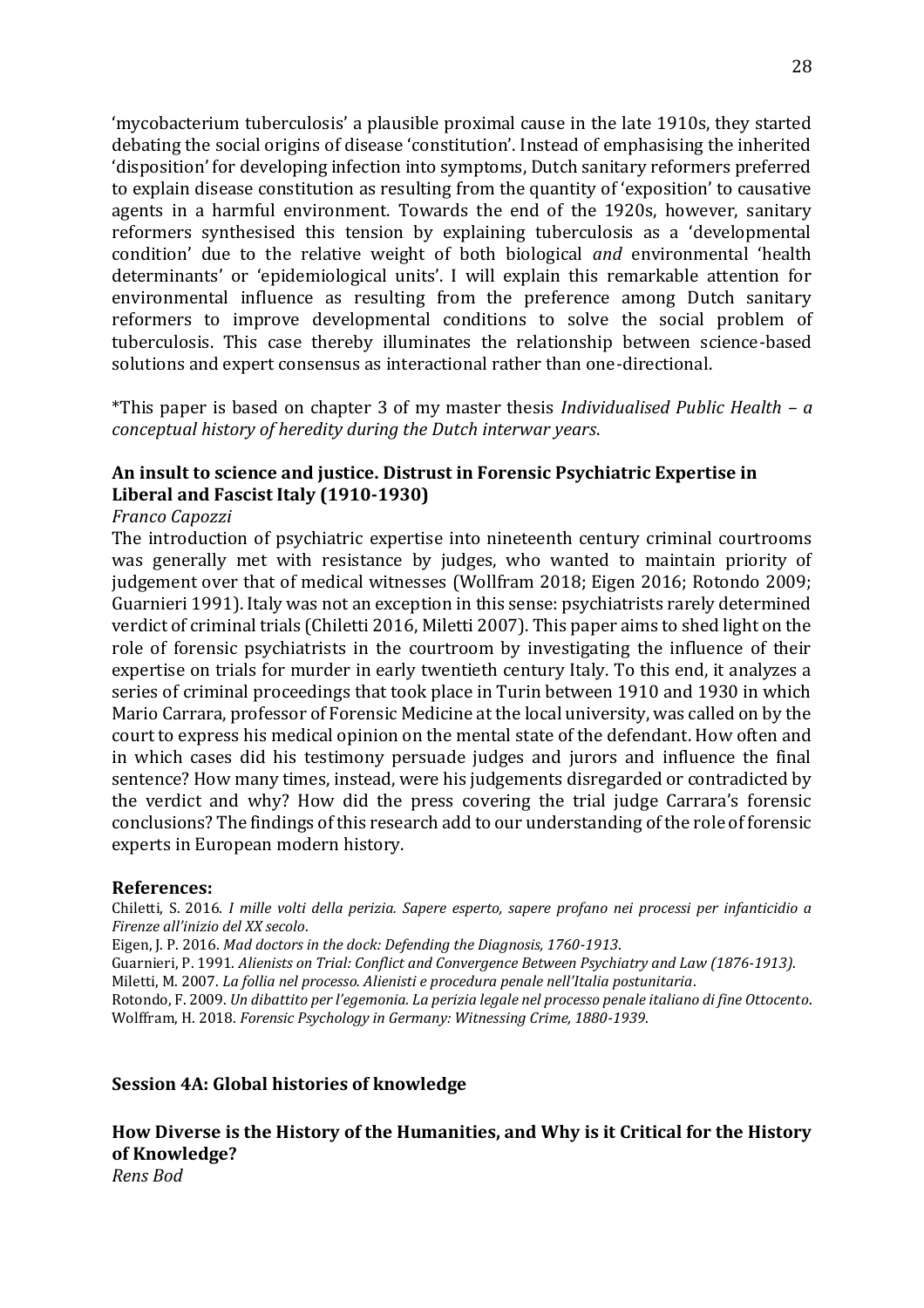While the history of the humanities is rapidly expanding as a field of study, the question of how diverse and inclusive this field is has rarely been addressed. An initial investigation shows that the answer is not too positive. Taking the papers presented at *The Making of the Humanities* conferences since 2008 (728 papers) together with the papers published in *History of Humanities* since its foundation in 2016 (156 papers), it turns out that almost 88% of the papers deal with the humanities in the western world. The field appears even less diverse and inclusive when it comes to the authors: over 91% of all authors are located in the global north. In my paper I argue that there is no good reason to focus on the history of the humanities in the West only. I will contend that the pursuit for diversity is critical not only for the history of the humanities but also for the history of knowledge, because (1) such a pursuit can debunk myths in the history of knowledge, (2) it can uncover previously unknown influences between knowledge centers, and (3) it allows for finding global trends that are left unnoticed otherwise. I will offer some suggestions on how we can transform the history of humanities and the history of knowledge into more diverse and inclusive fields.

#### **Quack Medicine in Malaya 1897-1940**

#### *Sandra Manickam*

The process of medical modernization in British Malaya entailed segregating certain kinds of medical practice into that which was legitimate and responsible, and that which was not. The latter, called sometimes sorcery, superstition or quack medicine, was the subject of several attempts by doctors qualified in Western colonial medicine to reign in its practice and convince the public at large that they should not be utiliting these illegitimate practices. This paper will trace the beginnings of attempts by certified doctors in British Malaya to discredit and control a highly popular form of medical practice through legislation and newspaper exhortations. The "problem", first identified in the late 1800s in Malaya's medical journal, continued to be a subject of comment until the eve of the Japanese occupation of Malaya in 1940. Particular attention will be paid to the arguments of colonial-trained Asian doctors in Malaya and their views on quack medicine and quack doctors who were often their direct competitors as medical providers. The paper seeks to question the natural authority of colonial medicine in Malaya, and draw attention to the continued relevance of "quack medicine" well into the colonial period.

# **Human Subject Research in the Netherlands East Indies**

#### *Fenneke Sysling*

This paper looks at human subject research in the Netherlands East Indies from the 1850s until 1940. Physicians in this period pursued research on all sorts of diseases, from leprosy to beriberi, and published about it in this journal. Local people unknowingly took part in this research as research subjects. This meant that they provided blood or urine, were examined and poked, and received drugs that could be beneficial but of which the effects and side-effects were not yet fully known. This happened in a colonial setting that drew stark political, social, and conceptual lines between Europeans and colonized subjects, and where distrust of European medicine was widespread. At the same time, Indonesians visited Western doctors in the hope of a cure and with the insistence that they be treated with the latest methods. This paper will discuss my survey of articles in the *Geneeskundig Tijdschrift Nederlandsch-Indië* that discuss human subject research. I hope to be able to say something about the scope of research on humans, about insistence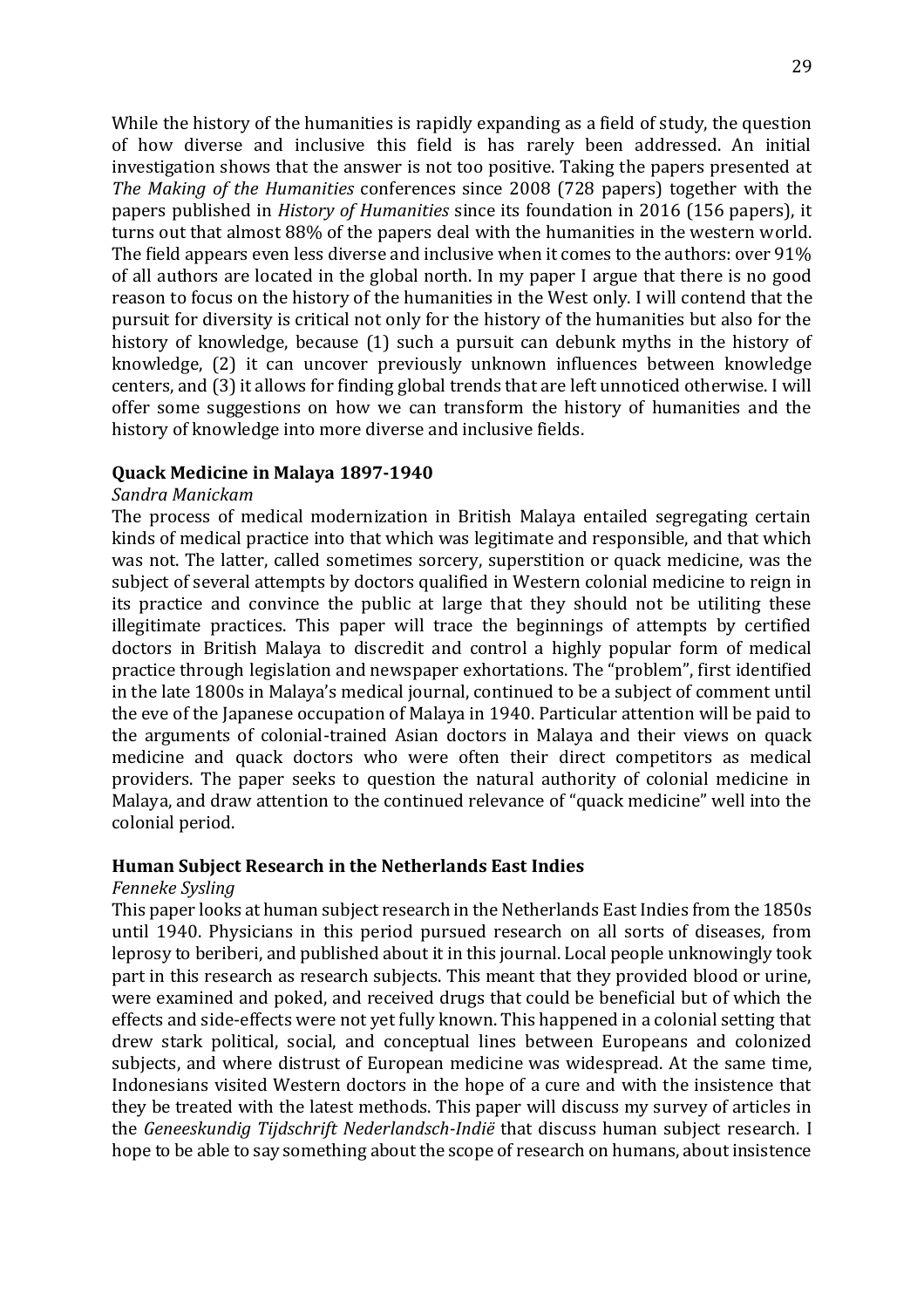on treatment versus resistance, and on differences with Dutch practices in the Netherlands.

#### <span id="page-29-0"></span>**Session 4B: Public trust in science: opportunities and challenges**

#### **Public trust in science – contemporary mechanisms and conditions**

*A. Scholvinck, N. van den Broek-Honingh, J. Elahi* 

In contemporary, knowledge-intensive societies, in which governments use scientific knowledge as the basis for policy and in which public trust partly determines the societal impact of research[1], it is important to monitor and understand mechanisms affecting citizens' trust in science. Over the past decade, the Rathenau Institute has polled the Dutch public's trust in science under varying circumstances[2-5]. Public trust in science is affected by the context in which scientific research takes place[6]. Trust diminishes when research is conducted on behalf of the government<sup>[4,7,8]</sup>. However, concurrently people expect science to contribute to solving societal issues, which requires a certain level of proximity between governmental actors and scientists [9].

This apparent paradox was the starting point for the qualitative study that was conducted in the autumn of 2020[10]. Although the scope of the study reached farther than people's trust in COVID-19 related research, the corona-crisis as a circumstantial factor was taken into account. In nine focusgroup-discussions with Dutch citizens from a diverse background, we discussed the conditions that must be met to ensure citizens' confidence in science, even when the government commissions that research. This study concludes that there is a fine line between independent research and involvement of the government. Citizens believe involvement can ensure better research, as long as there is no pressure on the researcher to adjust results or conclusions.

This paper will provide a contemporary contribution to the conference, providing context to the currently apparent "general sentiment to question the foundations of 'modern' Western science and technology".

#### **Literature**

- 1- Roozenbeek J, Schneider CR, Dryhurst S, Kerr J, Freeman ALJ, Recchia G, van der Bles AM, van der Linden S. (2020). Susceptibility to misinformation about COVID-19 around the world. R. Soc. Open Sci. 7: 201199[. http://dx.doi.org/10.1098/rsos.201199](http://dx.doi.org/10.1098/rsos.201199)
- 2- Will Tiemeijer & Jos de Jonge (2012), *Hoeveel vertrouwen hebben Nederlanders in wetenschap?* Den Haag: Rathenau Instituut
- 3- Jonge, J. de (2015). *Vertrouwen in de wetenschap 2015*. Den Haag: Rathenau Instituut
- 4- Broek-Honingh van den, N. & J. de Jonge (2018). *Vertrouwen in de wetenschap – Monitor 2018*. Den Haag: Rathenau Instituut
- 5- Broek-Honingh van den, N., I. Glas & A. Vennekens (2021). *Vertrouwen van Nederlanders in wetenschap (enquête 2021)*. Den Haag: Rathenau Instituut
- 6- Resnik, D.B. (2011). *Scientific Research and the Public Trust*. Sci Eng Ethics 17, 399–409.
- 7- Blankesteijn, M., G. Munnichs & L. van Drooge (2014). *Wetenschap als strijdtoneel. Publieke controversen rond wetenschap en beleid*. Den Haag: Rathenau Instituut
- 8- KNAW (2013). Vertrouwen in de wetenschap. Amsterdam: KNAW
- 9- Diercks, G., P. Faasse, B. van der Meulen en P. Diederen (2018). *Met gepaste afstand, Onafhankelijkheid en integriteit bij onderzoek door rijkskennisinstellingen.* Den Haag: Rathenau Instituut
- 10- Scholvinck, A., J. Elahi, N. van den Broek-Honingh en P. Faasse (2021). *Vertrouwde wetenschap – Een kwalitatieve studie naar het publieke vertrouwen in wetenschap en opdrachtonderzoek.* Den Haag: Rathenau Instituut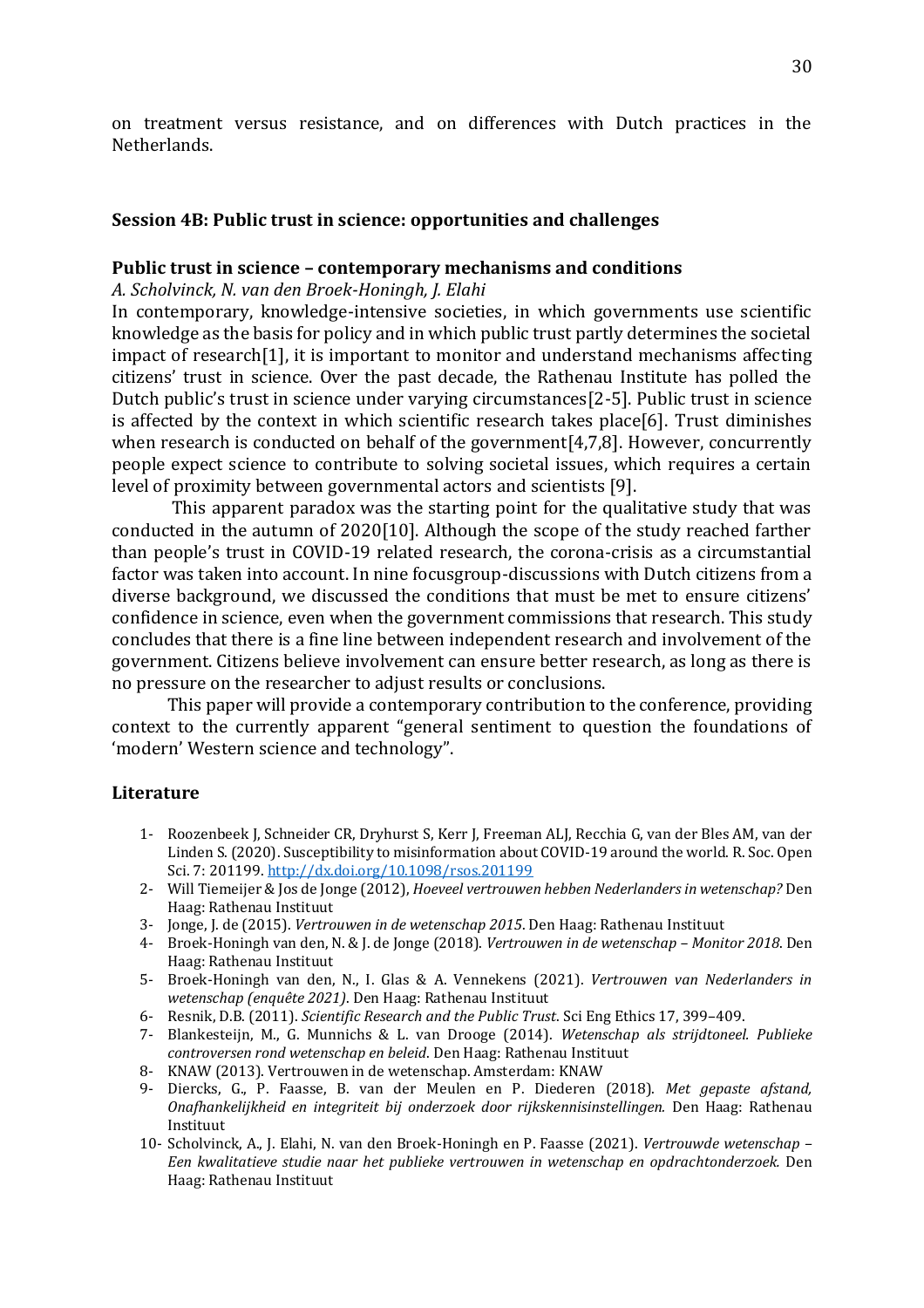#### **Making uncertainty matter: Expertise and Boundary Work during the COVID-19 outbreak in Greece**

#### *Evangelia Chordaki, Sotiris Alexakis, Stathis Arapostathis, Manolis Patiniotis*

Despite the universal character of the current health crisis, some early researches<sup>1</sup> have shown that its management differs remarkably within the various national and geographical contexts. The correlation between science and politics gives reveals complex functions that simultaneously shape the relationship between science and society. Experts and expertise have a prominent role either in communicating aspects of COVID-19 or configuring the governance of crisis. Hence, the social status of experts along with the public's trust towards scientific expertise did not remain stable. Nowadays, and in contrast with the first wave of the pandemic, Greek society experiences an increase of voices that fully or partly question scientific expertise. In order to understand the shift of the public's attitudes towards science, the paper explores the management of the first wave of the pandemic in Greece. Analyzing the leading expert epidemiologist's (Prof. Tsiordas) public briefings the period from February to May 2020, we argue that his communication practices of epistemic uncertainty, alongside his performativity and boundary work, allowed him to establish trust relations with the public, through what we call the "scientization of politics". This analysis helps us understand the increasing distrust over the following waves characterized by the "politicization of science."

#### **Public trust in science and scientists: Pragmatism Revisited**

#### *Frank Miedema*

Scientists chose to either insulate from external influences or opened up and engaged in order to building trust. The pragmatists (1870-1950) sought public engagement, the positivists, traumatised by fascism and Marxism, went for insulation and demarcation (1920-1960). In the 1960s scientist sought engagement which was in the 1980s captured by neoliberal economic politics. In response to the latter and to global societal challenges, we now are in times of Open Science and public engagement again. Insulation and engagement stem from different philosophies of science: a unique method to produce absolute knowledge (the positivistic 'Legend'), versus production of reliable and robust knowledge in collaboration with stakeholders in society.

As science 'in the making' is increasingly accessible to the public, engagement is to be preferred to build trust. This requires deliberation and reflexivity on part of the scientists regarding choices, values and actions. This realistic philosophy of science, 'neopragmatism', is not widely known among academics. On the contrary, positivism, long been shown to be untenable by historians, sociologists, and philosophers, is still very influential in the discourse and politics of science. I will discuss how this persistence of 'the Legend' in several ways distorts academia and is inhibitory to building long-term relationships of engagement and trust between science and society and thus the transition to Open Science.

#### <span id="page-30-0"></span>**Session 4C: Replication studies in the humanities**

<sup>1</sup> Special Issues: COVID-19 and science communication, Parts I & II, 2020, vols. 5,7. Journal of Science Communication.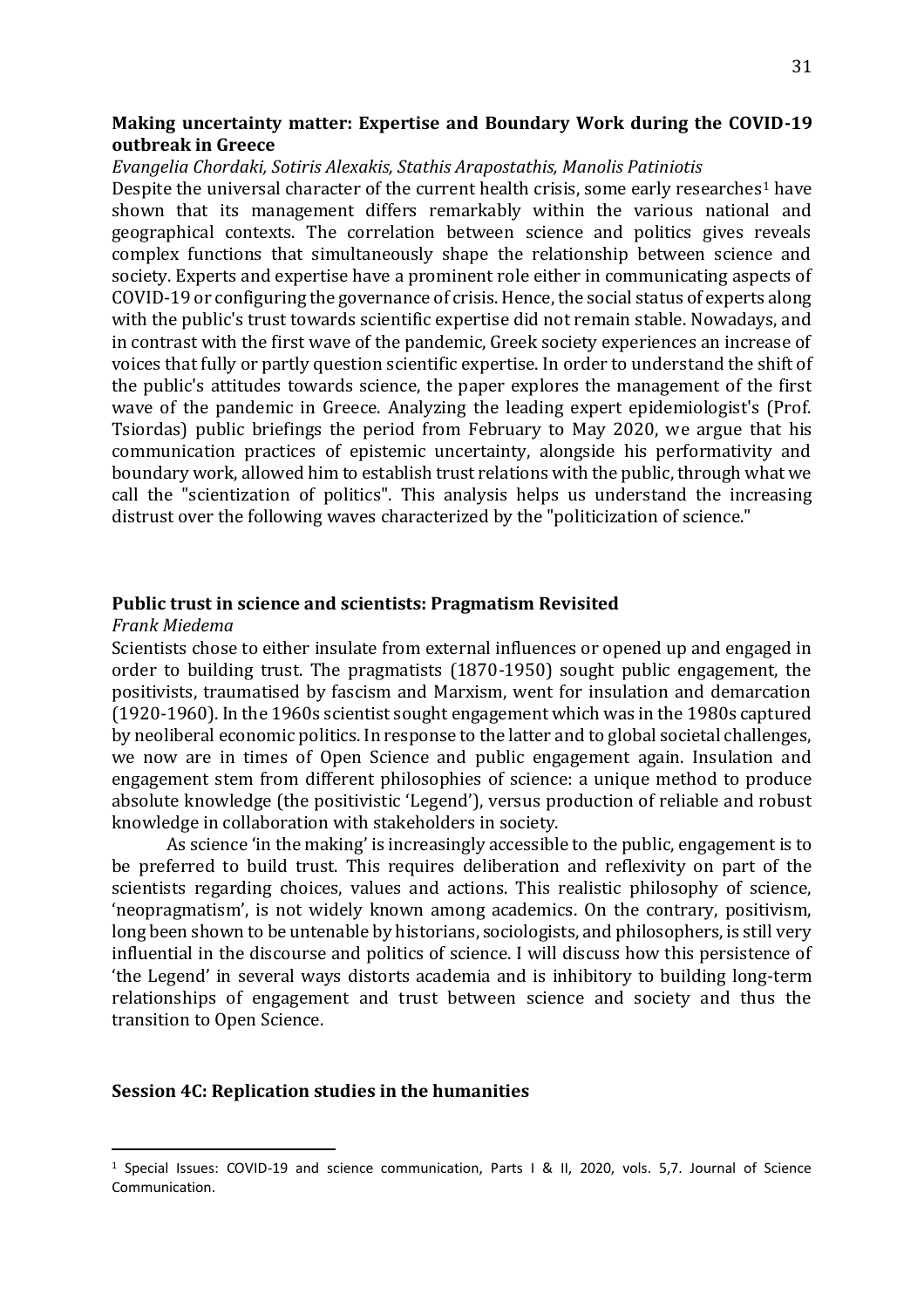Due to perceived problems in core studies in the social- and biomedical sciences attention for replication studies is consistently growing. Recently increased attention is given to replication in the humanities. Although research in the humanities differs greatly from other disciplines, several authors has argued for the necessity or feasibility of replication in the humanities as well. The number of replication studies in history is very scarce. Our panel consists of both case-studies and meta-reflection on replication in history. Proposed papers are:

- (1) Huistra, Pieter & Huijnen, Pim
- (2) Matthijs Sweekhorst
- (3) A direct replication of John Hedley Brooke's study on the relation between religious and scientific reform. (Hans Van Eyghen)

Hans Van Eyghen will present the initial results of an attempt at direct replication of John Hedley Brooke's study concerning the reception of heliocentrism in the 16<sup>th</sup> century. Apart from the issue whether the original conclusions stand the test of replication, the paper will also discuss encountered problems or issues in replicating historical research.

Pim Huijnen and Pieter Huistra will discuss the results from their research project on replication in history. They will reflect on the possibility and desirability of replication in the discipline of history, and will formulate possible avenues to increase historical replicability.

Matthijs Sweekhorst will offer a historical perspective on replications in the discipline of history. Contrary to common held beliefs, he argues that replication in history is not new at all. Rather, it was already part and parcel in the discipline's ethic and practice around 1900. These findings, he will show us, have implications for our present-day understanding of replications.

# <span id="page-31-0"></span>**Session 5A: Round table: Trust in science and the responsibility of the humanities** Chair & session organizer: *Luca Forgiarini*

Panellists: *Lukas Verburgt, Frank Huisman, Kaat Wils, Rens Bod, Marieke Hendriksen* Since about the second half of the 20th century, the humanities have paid increasing attention to social, cultural, and economic factors involved in the production of scientific knowledge. Long gone are the days in which the facts spoke themselves. Instead, it is us humans, with our instruments, our protocols, our practices, and our politics that fabricate, that produce the objectivity of facts that was once considered universal. Given our collective role as scholars of the humanities in demystifying the scientific ideals of objectivity and disinterestedness, we should ask ourselves to what extent we are also coresponsible in the diminishing trust in science and scientific institutions witnessed since the end of the previous century. The aim of this panel discussion is to reflect on:

- 1- The relationship between the humanities and the sciences and how we, historians of science, treat our object of study.
- 2- The responsibility of the humanities with respect to societal problems concerning science.
- 3- The notion of objectivity itself and how it could be recuperated even from a constructivist perspective.

# <span id="page-31-1"></span>**Session 5B: Round table: Patient files – how to move forward? (N.B. session will be in Dutch)**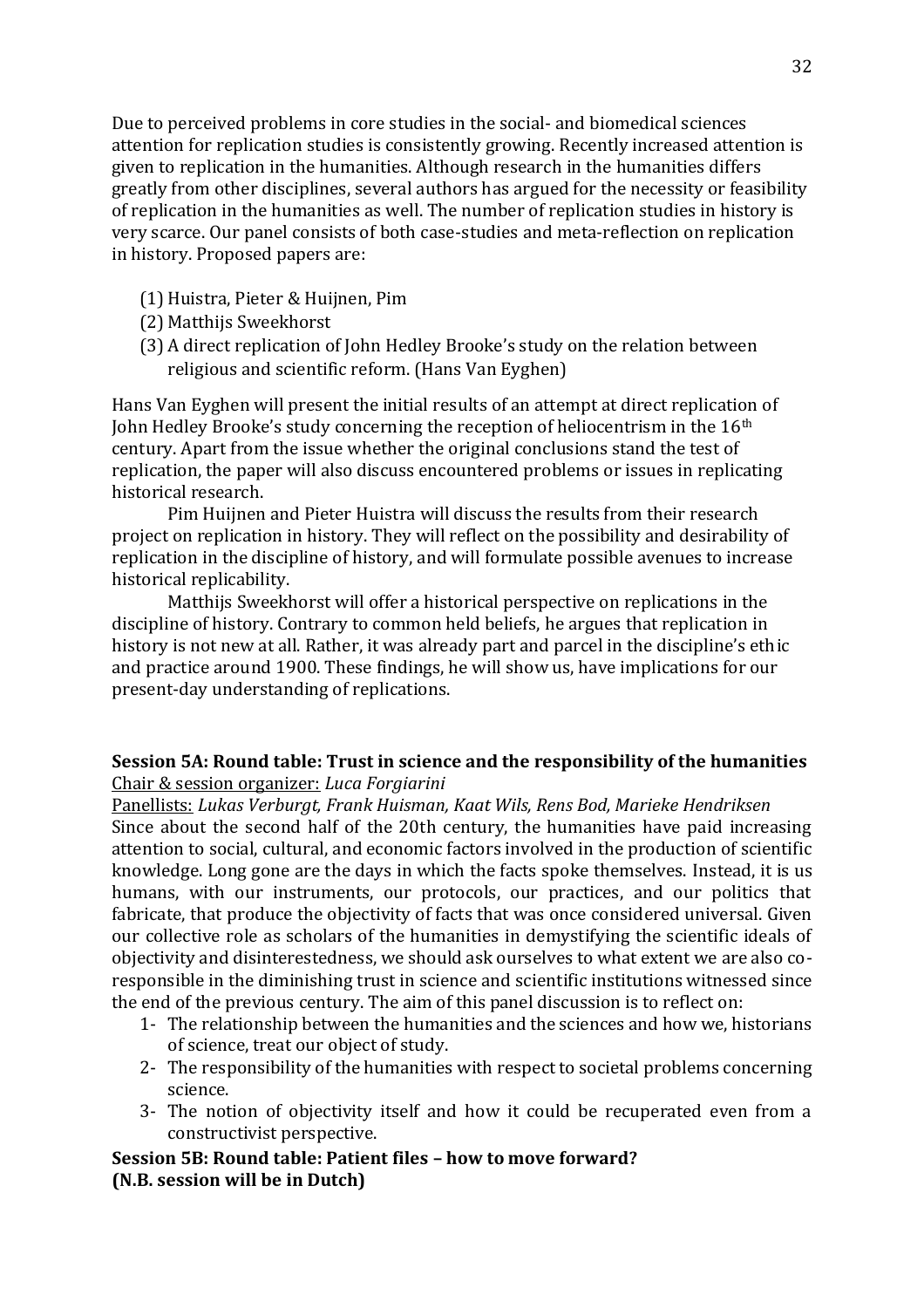*Organized under auspices of History, Health & Healing (HHH) - the Dutch academic network for medical history*. *Chair and session organizer: Timo Bolt.*

Patient's files are a rich source for medical historians, but they are also subjected to doctor-patient confidentiality. During the HHH workshop on the subject held in January, 2021, participants agreed that there was a serious lack of good policy and well-organized practice around the issues of conserving, archiving, accessing and using patient files for historical research. It was decided to take inventory of current ethical, legal and practical frameworks regarding patient's files, of archiving practices of such files in healthcare institutions and of their use for historical research. This survey was done by Eileen van der Burgh (Erasmus MC), Ralf Futselaar (EUR), Eveline Buchheim (NIOD) and Timo Bolt (Erasmus MC). The survey report answers a number of questions, but also raises new ones. During this round table, we would like to debate how to move forward. Recommendations will be presented, but there is ample room for discussions and exchange of (other) good ideas! Partipants will be expected to have read the survey report, which can be downloade[d here.](https://www.historyhealthhealing.nl/wp-content/uploads/2022/03/Patientendossiers-en-privacy-verslag-def.pdf)

#### <span id="page-32-0"></span>**Session 5C: Trust in research and the university**

#### **"Objective but Not Neutral": Reijer Hooykaas on Science and Worldview**

#### *Jelmer Heeren*

Self-identifying as a traditional Reformed Christian, Dutch historian of science Reijer Hooykaas (1906-1994) never shied away from showcasing his own perspective on the subject matter at hand. Although this wasn't always well-received by the history of science community, it was Hooykaas, on his part, who criticized theologians when they overstepped their bounds in trying to make science serve their theology. At the root of Hooykaas' seemingly idiosyncratic position lies his own distinction between "objectivity" and "neutrality." Although he tried to produce, in his own estimation, "objective" history of science, he nevertheless never thought himself to be "neutral." What did he mean by those terms and how did he deal with the (perceived) tension and interplay between worldviews and science?

# **Considering disciplinary tradition, independence, trust and support in studentsupervisor relationships: the undergraduate geography dissertation as rite of passage (1954-2014)**

#### *Mette Bruinsma*

Undergraduate students may be seen as novice academics, entering a disciplinary field from a distinctive educational context. In their first independent research projects, they may follow, reshape, question or even reject disciplinary traditions. Histories of geography often emphasise the works of established academic geographers. Yet, students who complete geography undergraduate degree studies vastly outnumber professional academic geographers. The student experience is given scant regard in conventional historiographies. The School of Geographical and Earth Sciences, University of Glasgow, holds a collection of undergraduate dissertations (dating from 1950s–present). Using these archival sources, I will explore changes in the educational contexts of geography students, focusing on the relationship between students and their supervisor, and between students and the wider departmental academic community. The hierarchical relationship between student and supervisor is implicitly a relationship built on trust: